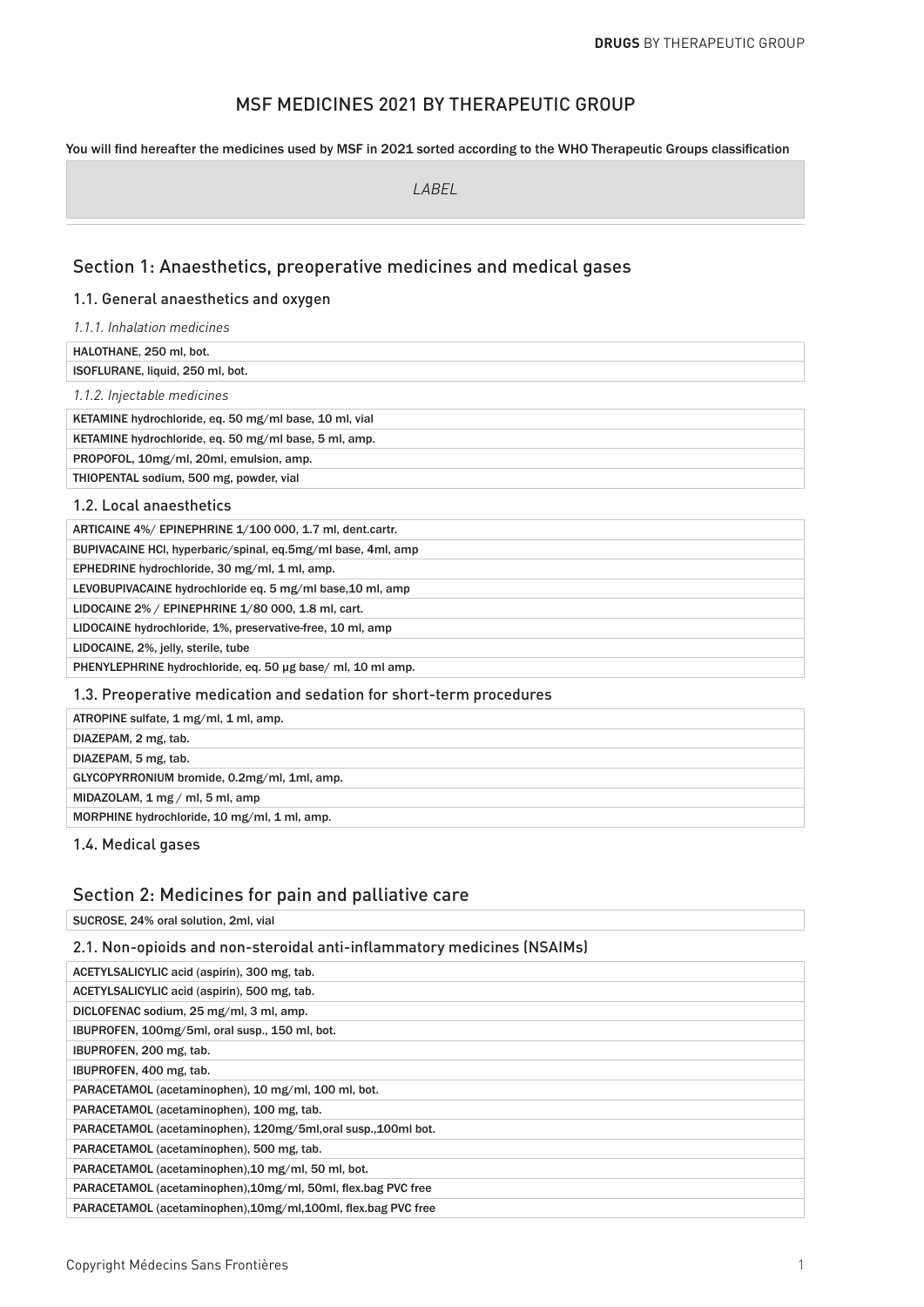### 2.3. Medicines for other common symptoms in palliative care

# Section 3: Antiallergics and medicines used in anaphylaxis

| DEXAMETHASONE phosphate, 4 mg/ml, 1 ml, amp.                 |
|--------------------------------------------------------------|
| EPINEPHRINE (adrenaline) tartrate, eq.1mg/ml base,1ml amp IM |
| EPINEPHRINE (adrenaline) tartrate.eq.1 mg/ml base.1ml amp IV |
| HYDROCORTISONE sodium succinate, eq.100mg base, powder, vial |
| LORATADINE, 10mg, tab.                                       |
| LORATADINE, 5mg/5ml, oral sol., 100ml, bot.                  |
| NOREPINEPHRINE (noradrenaline) tartrate.eq.1mg/ml base.4ml   |
| PREDNISOLONE, 5 mg, tab.                                     |
| PROMETHAZINE hydrochloride, eq. 25 mg base, tab.             |
| PROMETHAZINE hydrochloride, eq. 25 mg/ml base, 2 ml, amp.    |
|                                                              |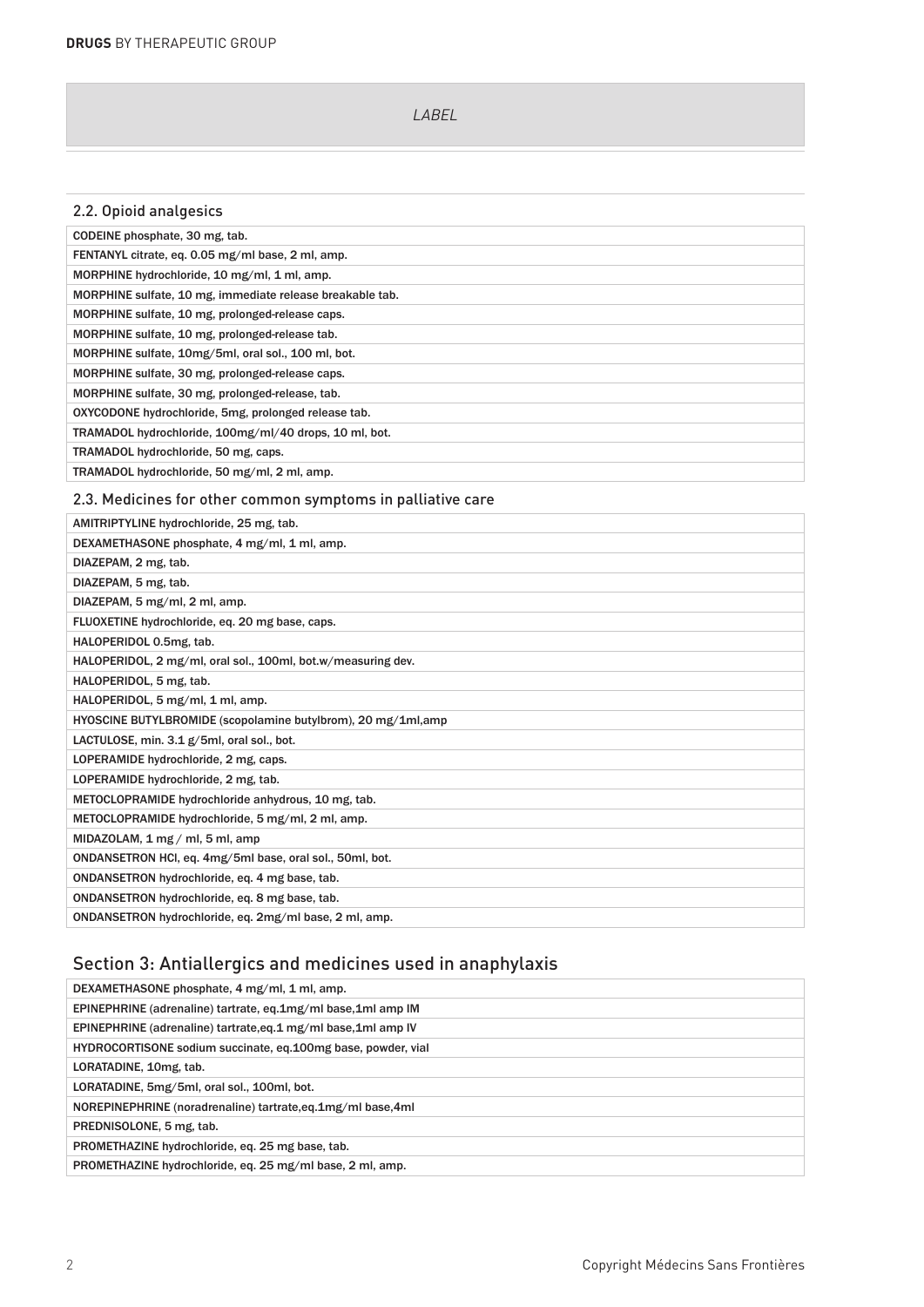# Section 4: Antidotes and other substances used in poisonings

### 4.1. Non-specific

CHARCOAL ACTIVATED, granules for oral susp., 50 g, bot.

### 4.2. Specifics

| ATROPINE sulfate, 1 mg/ml, 1 ml, amp.            |
|--------------------------------------------------|
| CALCIUM FOLINATE, eq. 15 mg, folinic acid, tab.  |
| CALCIUM GLUCONATE, 100 mg/ml, 10 ml, amp.        |
| FLUMAZENIL, 0.1mg/ml, 10 ml, amp.                |
| LIPID emulsion, 20%, 250 ml, flex. bag, PVC free |
| NALOXONE hydrochloride, 0.4 mg/ml, 1 ml, amp.    |
|                                                  |

# Section 5: Anticonvulsants / antiepileptics

| CARBAMAZEPINE, 200 mg, tab.                       |
|---------------------------------------------------|
| DIAZEPAM, 5 mg/ml, 2 ml, amp.                     |
| DIAZEPAM, 5mg/ml, 2 ml, emulsion, amp.            |
| GABAPENTIN, 100 mg caps.                          |
| GABAPENTIN, 300 mg caps.                          |
| GABAPENTIN, 400 mg, caps.                         |
| LEVETIRACETAM, 100mg/ml, 5ml, vial                |
| MAGNESIUM sulfate, 0.5 g/ml, 10 ml, amp.          |
| MIDAZOLAM, $1 \text{ mg} / \text{ml}$ , 5 ml, amp |
| PHENOBARBITAL sodium, 200 mg/ml, 1 ml, amp.       |
| PHENOBARBITAL, 50 mg, tab.                        |
| PHENOBARBITAL, 60 mg, tab.                        |
| PHENYTOIN sodium, 100 mg, tab.                    |
| PHENYTOIN sodium, 50 mg/ml, 5ml, amp.             |
| PHENYTOIN sodium, 50 mg/ml, 5ml, vial             |
| VALPROATE SODIUM, 200 mg, gastro-resistant tab.   |
| VALPROATE SODIUM, 200mg/5ml, 300 ml, bot.         |
| VALPROATE SODIUM, 500 mg, gastro-resistant tab.   |
| VALPROATE SODIUM, 100mg/ml, 4ml amp.              |
|                                                   |

# Section 6: Anti-infective medicines

### 6.1. Anthelminthics

| 6.1.1. Intestinal anthelminthics                        |
|---------------------------------------------------------|
| ALBENDAZOLE, 400 mg, tab.                               |
| IVERMECTIN, 3 mg, tab.                                  |
| MEBENDAZOLE, 100 mg, tab.                               |
| PRAZIQUANTEL, 600 mg, break. tab.                       |
| 6.1.2. Antifilarials                                    |
| ALBENDAZOLE, 400 mg, tab.                               |
| DIETHYLCARBAMAZINE citrate, eq. 100mg base, break. tab. |
| 6.1.3. Antischistosomals and antitrematode medicines    |
| PRAZIQUANTEL, 600 mg, break. tab.                       |
| TRICLABENDAZOLE, 250 mg, tab.                           |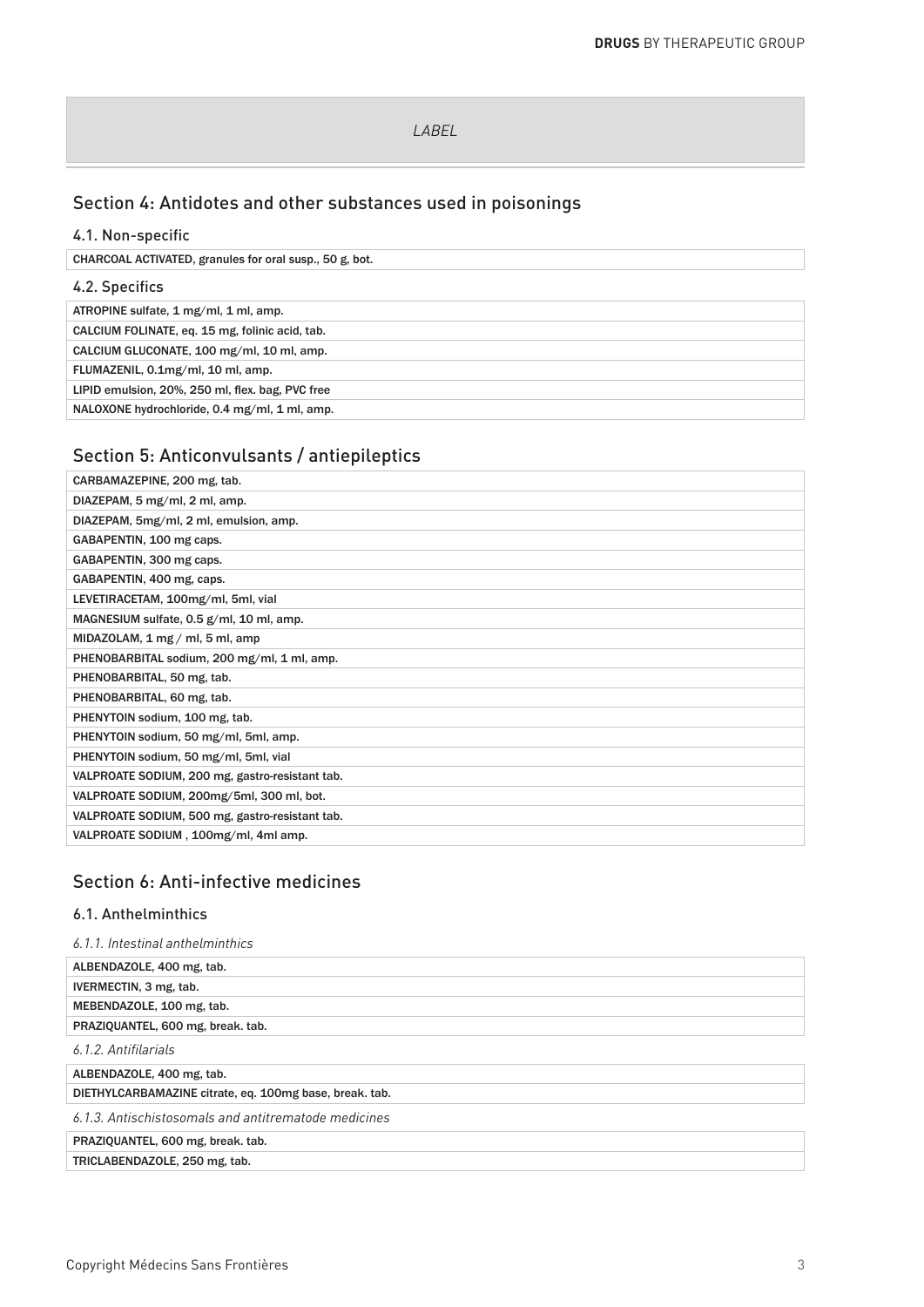### 6.2. Antibacterials

| 6.2.1. Access group antibiotics                               |
|---------------------------------------------------------------|
| AMIKACIN sulfate, eq. 250 mg/ml base, 2 ml, amp.              |
| AMIKACIN sulfate, eq. 250 mg/ml base, 2 ml, vial              |
| AMOXICILLIN 1g / CLAVULANIC acid 200mg, powder                |
| AMOXICILLIN 200mg/ CLAVULANIC acid, 28.5mg, disp. tab.        |
| AMOXICILLIN 400mg / CLAV.ac. 57mg/5ml, powd.oral susp. 70ml   |
| AMOXICILLIN 500mg / CLAVULANIC acid, 62.5 mg, tab.            |
| AMOXICILLIN 500mg/ CLAV.ac. 62.5mg/5ml,powder oral susp 60ml  |
| AMOXICILLIN 875mg / CLAVULANIC acid 125mg, tab.               |
| AMOXICILLIN, 125mg/5ml, powder oral susp., 100 ml, bot.       |
| AMOXICILLIN, 250 mg, caps.                                    |
| AMOXICILLIN, 250 mg, disp. and breakable tab.                 |
| AMOXICILLIN, 500 mg, tab.                                     |
| AMPICILLIN, 1 g, powder, vial                                 |
| AMPICILLIN, 500 mg, powder, vial                              |
| BENZATHINE BENZYLPENICILLIN, 1.2 M IU, powder, vial+ solvent  |
| BENZATHINE BENZYLPENICILLIN, 2.4 M IU, powder, vial+ solvent  |
| BENZYLPENICILLIN (peni G, crystal peni), 1 MIU, powder, vial  |
| BENZYLPENICILLIN (peni G, crystal peni), 5 MIU, powder, vial  |
| CEFALEXIN, 125mg/5ml, granules oral susp., 100 ml, bot.       |
| CEFALEXIN, 250 mg, caps.                                      |
| CEFAZOLIN, 1 g, (IV), powder, vial                            |
| CHLORAMPHENICOL, 250 mg, caps.                                |
| CHLORAMPHENICOL, 1 g powder, vial                             |
| CLINDAMYCIN hydrochloride, eq. 150 mg base, caps.             |
| CLINDAMYCIN hydrochloride, eq. 300 mg base, caps.             |
| CLINDAMYCIN phosphate, eq. 150mg base/ml, 2 ml, amp.          |
| CLOXACILLIN sodium, eq. 250 mg base, caps.                    |
| CLOXACILLIN sodium, eq. 500 mg base, powder, vial IV          |
| CLOXACILLIN sodium, eq. 500 mg base, caps.                    |
| COTRIMOXAZOLE, 100 mg / 20 mg, disp. tab.                     |
| COTRIMOXAZOLE, 400 mg / 80 mg, tab.                           |
| COTRIMOXAZOLE, 800 mg / 160 mg, tab.                          |
| COTRIMOXAZOLE, 80mg/16mg/ml, 5 ml for infusion, amp.          |
| DOXYCYCLINE salt, eq. 100 mg base, tab.                       |
| GENTAMICIN sulfate, eq. 10mg/ml base, 2ml, vial               |
| GENTAMICIN sulfate, eq. 40 mg/ml base, 2 ml, amp.             |
| METRONIDAZOLE benzoate, eq.200mg/5ml base, oral susp., 100ml  |
| METRONIDAZOLE, 250 mg, tab.                                   |
| METRONIDAZOLE, 5 mg/ml, 100 ml, flex. bag PVC free            |
| METRONIDAZOLE, 5 mg/ml, 100 ml, semi-rigid bot. PVC free      |
| METRONIDAZOLE, 500 mg, tab.                                   |
| NITROFURANTOIN, 100 mg, caps.                                 |
| PHENOXYMETHYLPENICILLIN, 125mg/5ml, powd.oral sol,100ml, bot  |
| PHENOXYMETHYLPENICILLIN, 250 mg, tab.                         |
| PROCAINE BENZYLPENICILLIN, 0.6 MIU, powder, vial + solvent    |
| PROCAINE BENZYLPENICILLIN, 1.2 MIU, powder, vial + solvent    |
| SPECTINOMYCIN hydrochloride, eq.2g base, powder, vial+SOLVENT |
| 6.2.2. Watch group antibiotics                                |
| AZITHROMYCIN, 200mg/5ml, powder oral susp., 30ml, bot.        |
| AZITHROMYCIN, 250 mg, tab.                                    |
| AZITHROMYCIN, 500 mg, tab                                     |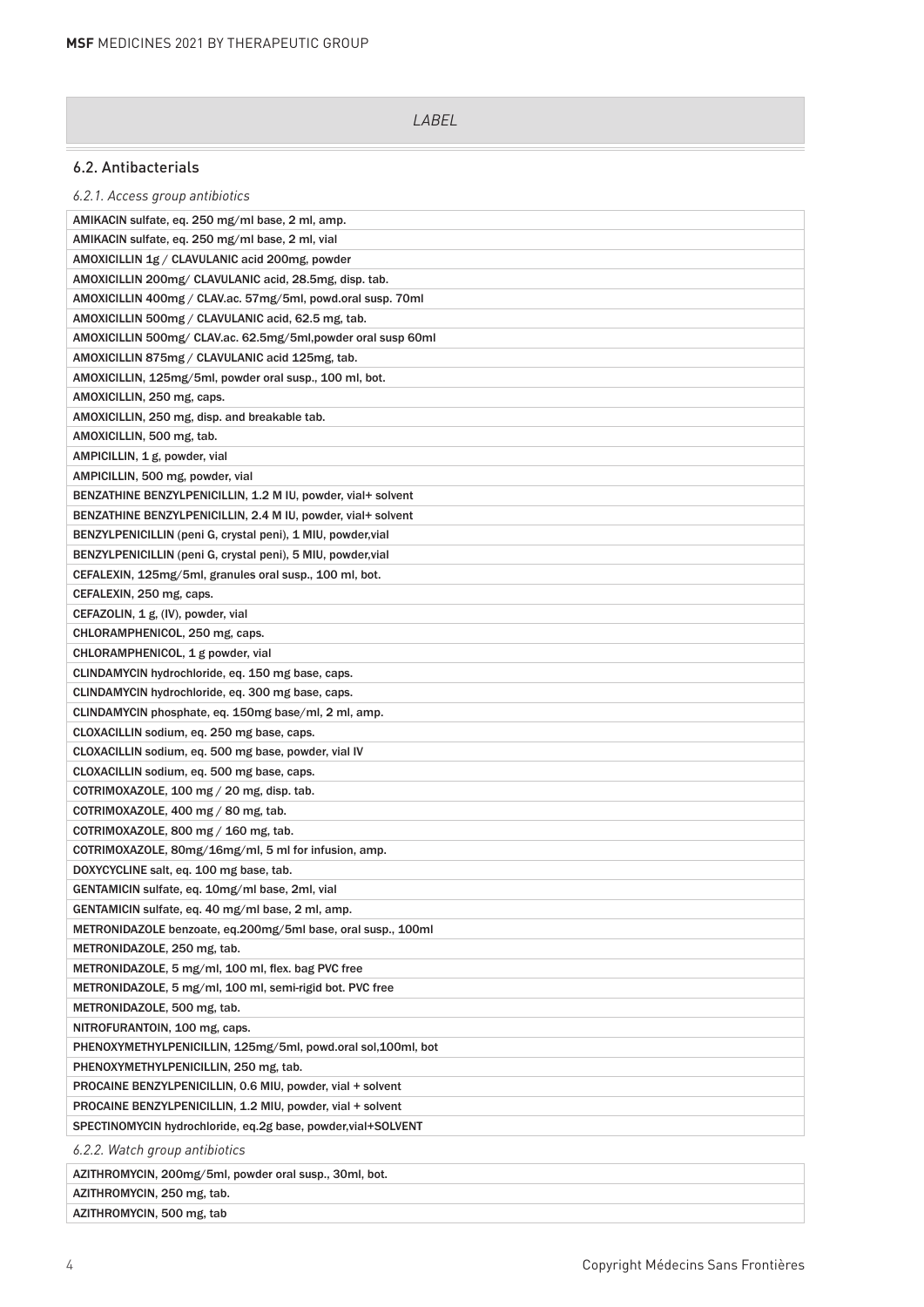| <i>LABEL</i>                                                   |
|----------------------------------------------------------------|
| CEFIXIME, 100mg/5ml, powder for oral susp., 60 ml, bot.        |
| CEFIXIME, 200 mg, tab.                                         |
| CEFOTAXIME sodium, eq. 250 mg base, vial                       |
| CEFOTAXIME sodium, eq. 500 mg base, vial                       |
| CEFTRIAXONE sodium, eq. 1 g base, powder, vial                 |
| CEFTRIAXONE sodium, eq. 250 mg base, powder, vial              |
| CEFTRIAXONE sodium, eq.1 g base, powder, vial + lidocaine IM   |
| CEFTRIAXONE sodium, eq.250mg base, powd, vial + lidocaine IM   |
| CIPROFLOXACIN, 250mg/5ml, gran.+ solvent oral susp             |
| CIPROFLOXACIN hydrochloride, eq. 250 mg base, tab.             |
| CIPROFLOXACIN hydrochloride, eq. 500 mg base, tab.             |
| CIPROFLOXACIN salt, eq. 2mg/ml base, 100ml, flex.bag PVC free  |
| CIPROFLOXACIN salt, eq. 2mg/ml base, 100ml, semi-r.bot PVCfree |
| CLARITHROMYCIN, 500 mg, tab.                                   |
| ERYTHROMYCIN ethylsucc. 125mg/5ml, powder oral susp.100ml, bot |
| ERYTHROMYCIN stearate, eq. 250 mg base, tab.                   |
| ERYTHROMYCIN stearate, eq. 500 mg base, tab.                   |
| ERYTHROMYCIN lactobionate, eq. to 1 g base, pdr, vial          |
| FUSIDATE sodium, 250 mg, tab.                                  |
| IMIPENEM 500 mg / CILASTATIN sodium 500 mg, powder, vial       |
| MEROPENEM, 500mg, powder, vial                                 |
| TINIDAZOLE, 500 mg, tab.                                       |
| 6.2.3. Reserve group antibiotics                               |
| FOSFOMYCIN trometamol, eq. 3 g base, sachet                    |
| LINEZOLID, 2mg/ml, 300ml, flex. bag PVC free                   |
| 6.2.4. Antileprosy medicines                                   |
| CLOFAZIMINE, 100 mg, soft caps.                                |
| CLOFAZIMINE, 100 mg, tab.                                      |
| CLOFAZIMINE, 50 mg, soft caps.                                 |
| CLOFAZIMINE, 50 mg, tab.                                       |
| DAPSONE, 25 mg, tab.                                           |
| DAPSONE, 50 mg, tab.                                           |
| DAPSONE, 100 mg, break. tab.                                   |
| RIFAMPICIN (R), 150 mg, caps., blister                         |
| RIFAMPICIN (R), 300 mg, caps. blister                          |
| 6.2.5. Antituberculosis medicines                              |
| AMIKACIN sulfate, eq. 250 mg/ml base, 2 ml, amp.               |
| AMIKACIN sulfate, eq. 250 mg/ml base, 2 ml, vial               |
| AMOXICILLIN 500 mg / CLAVULANIC acid 125 mg, tab.              |
| BEDAQUILINE, 100 mg, tab.                                      |
| CLOFAZIMINE, 100 mg, soft caps.                                |
| CLOFAZIMINE, 100 mg, tab.                                      |
| CLOFAZIMINE, 50 mg, soft caps.                                 |
| CLOFAZIMINE, 50 mg, tab.                                       |
| CYCLOSERINE, 125mg, caps. blister                              |
| CYCLOSERINE, 250 mg, caps. blister                             |
| DELAMANID, 50 mg, tab., blister                                |
| E 275 mg / H 75 mg / R 150 mg, tab., blister                   |
| E 275 mg / H 75 mg / Z 400 mg / R 150 mg, tab., blister        |
| ETHAMBUTOL hydrochloride (E), eq. 100 mg base, tab. blister    |
| ETHAMBUTOL hydrochloride (E), eq. 400 mg base, tab. blister    |
| ETHAMBUTOL hydrochloride (E), eq.100mg base, disp.tab.blister  |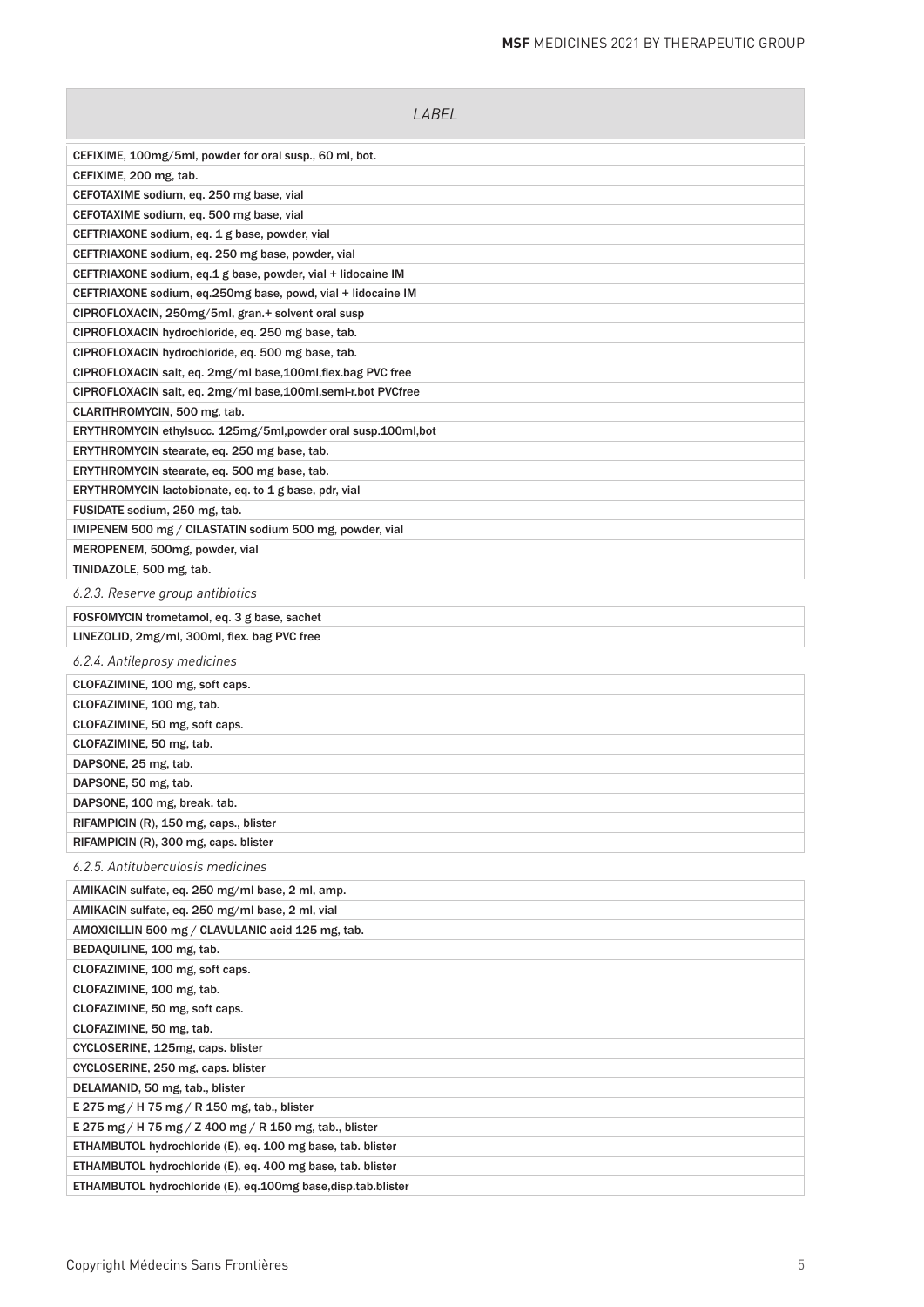| LABEL                                                           |
|-----------------------------------------------------------------|
| ETHIONAMIDE, 125 mg, dispersible tab., blister                  |
| ETHIONAMIDE, 125 mg, tab., blister                              |
| ETHIONAMIDE, 250 mg, tab., blister                              |
| H 50 mg $/$ R 75 mg, disp. tab., blister                        |
| H 50 mg / Z 150 mg / R 75 mg, disp. tab., blister               |
| H 75 mg $/$ R 150 mg, tab., blister                             |
| IMIPENEM 500 mg / CILASTATIN sodium 500 mg, powder, vial        |
| ISONIAZID (H), 100 mg, breakable tab., blister                  |
| ISONIAZID (H), 100 mg, dispersible tab., blister                |
| ISONIAZID (H), 300 mg, tab., blister                            |
| LEVOFLOXACIN, 100mg, dispersible tab., blister                  |
| LEVOFLOXACIN, 250 mg, tab., blister                             |
| LEVOFLOXACIN, 500 mg, tab., blister                             |
| LINEZOLID, 100mg/5ml, granules for oral susp., 150ml, bot.      |
| LINEZOLID, 600mg, breakable tab., blister                       |
| LINEZOLID, 600mg, tab.                                          |
| MEROPENEM, 500mg, powder, vial                                  |
| MOXIFLOXACIN hydrochloride, eq 400 mg base, tab. blister        |
| MOXIFLOXACIN hydrochloride, eq.100mg base, disp.tab. blister    |
| PARA-AMINOSALICYLATE sodium, 5.52 g, powder oral sol., sach.    |
| PARA-AMINOSALICYLATE sodium, del.rel.gran 60%w/w, 100g jar      |
| PARA-AMINOSALICYLATE sodium, del.rel.gran 60%w/w, 9.2g sach.    |
| PARA-AMINOSALICYLIC acid (PAS), delayed rel.gran, 4 g, sach.    |
| PARA-AMINOSALICYLIC acid (PAS), del.rel.gran, 4g, sach. (25 °C) |
| PROTHIONAMIDE, 250 mg, tab., blister                            |
| PYRAZINAMIDE (Z), 150mg, disp. tab., blister                    |
| PYRAZINAMIDE (Z), 150mg, disp. tab., bulk                       |
| PYRAZINAMIDE (Z), 400 mg, tab., blister                         |
| RIFABUTIN, 150 mg, caps.                                        |
| RIFAMPICIN (R), 150 mg, caps., blister                          |
| RIFAMPICIN (R), 300 mg, caps. blister                           |
| RIFAMPICIN (R), 600mg, powder, vial + solvent                   |
| RIFAPENTINE, 150 mg, tab., blister                              |
| STREPTOMYCIN sulfate, eq. 1 g base, powder, vial                |
| 6.3. Antifungal medicines                                       |
| AMPHOTERICIN B conventional, 50 mg, powder, vial                |
| AMPHOTERICIN B liposomal complex, 50 mg, powder, vial           |
| CLOTRIMAZOLE, 500 mg, vaginal tab. + applicator                 |

| AMPHOTERICIN B IIposomal complex, 50 mg, powder, vial   |
|---------------------------------------------------------|
| CLOTRIMAZOLE, 500 mg, vaginal tab. + applicator         |
| FLUCONAZOLE, 100 mg, caps.                              |
| FLUCONAZOLE, 2 mg/ml, 100 ml, flexible bag PVC free     |
| FLUCONAZOLE, 2 mg/ml, 100 ml, semi-rigid bot. PVC free  |
| FLUCONAZOLE, 200 mg, caps.                              |
| FLUCONAZOLE, 50 mg, caps.                               |
| FLUCONAZOLE, 50mg/5ml, powder oral susp., bot.          |
| FLUCYTOSINE, 500 mg, tab.                               |
| GRISEOFULVIN, 125 mg, tab.                              |
| GRISEOFULVIN, 500 mg, tab.                              |
| ITRACONAZOLE, 100 mg, caps.                             |
| MICONAZOLE, 2%, oral gel, 40g, tube                     |
| MICONAZOLE, 2%, oral gel, 80g, tube                     |
| NYSTATIN, 100,000 IU/ml, oral susp. + graduated dropper |
|                                                         |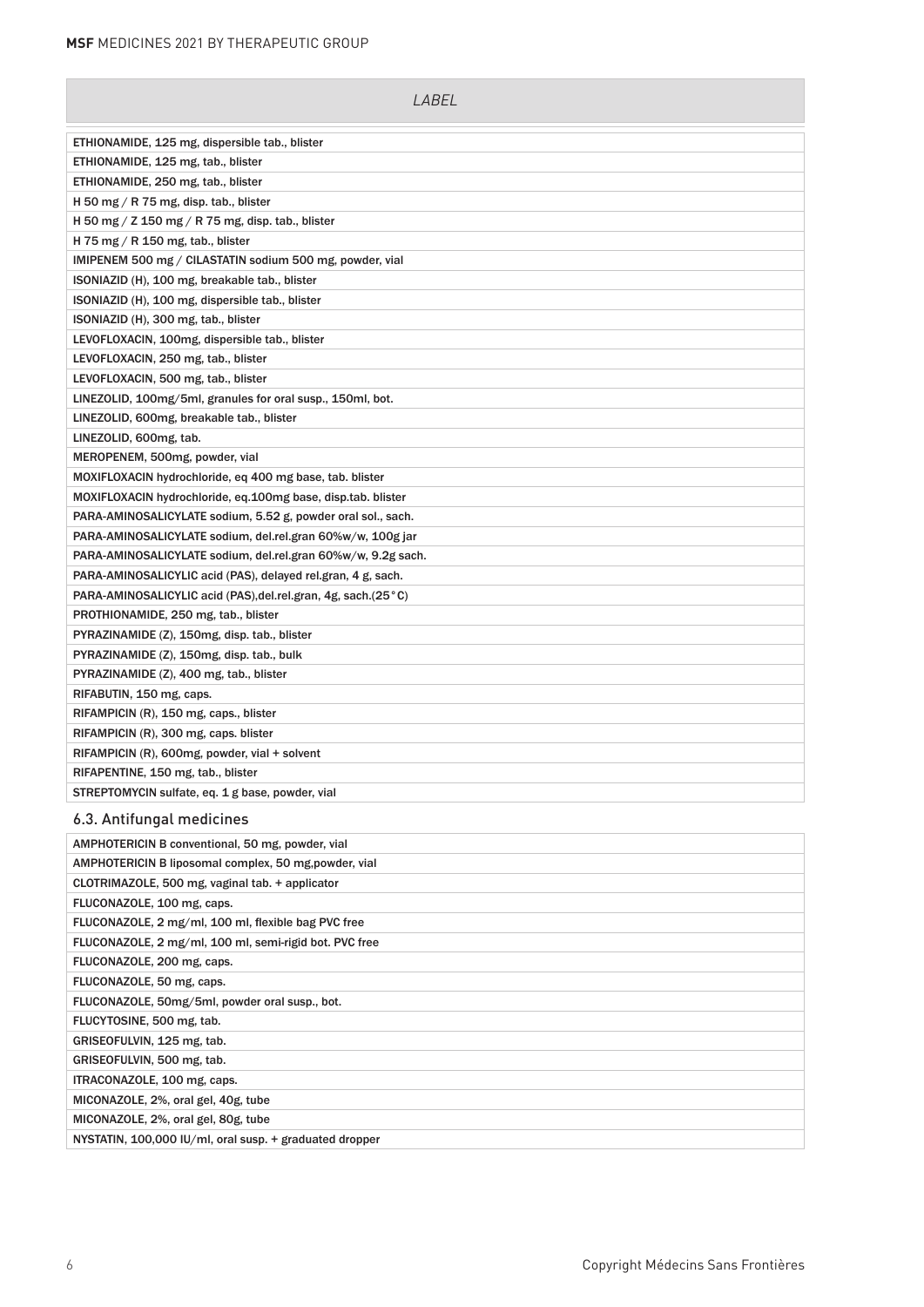# 6.4. Antiviral medicines

*6.4.1. Antiherpes medicines*

| ACICLOVIR sodium, eq. 250 mg base, powder, vial                           |
|---------------------------------------------------------------------------|
| ACICLOVIR, 200 mg, tab.                                                   |
| ACICLOVIR, 800 mg, tab.                                                   |
| 6.4.2. Antiretrovirals                                                    |
| 6.4.2.1. Nucleoside / nucleotide reverse transcriptase inhibitors         |
| ABACAVIR sulfate (ABC), 60 mg, disp. tab.                                 |
| ABACAVIR sulfate (ABC), eq. 300 mg base, tab.                             |
| LAMIVUDINE (3TC), 150 mg, tab.                                            |
| LAMIVUDINE (3TC), 50mg/5ml, oral sol., 100 ml, bot.                       |
| LAMIVUDINE (3TC), 50mg/5ml, oral sol., 240 ml, bot.                       |
| TENOFOVIR DISOPROXIL fumarate 300mg, eq. 245mg base, tab.                 |
| ZIDOVUDINE (AZT), 300 mg, tab.                                            |
| ZIDOVUDINE (AZT), 50mg/5ml, oral sol., 100ml bot.                         |
| ZIDOVUDINE (AZT), 50mg/5ml, oral sol., 240 ml, bot.                       |
| 6.4.2.2. Non-nucleoside reverse transcriptase inhibitors                  |
| EFAVIRENZ (EFV), 200 mg, break. tab.                                      |
| EFAVIRENZ (EFV), 200 mg, caps.                                            |
| EFAVIRENZ (EFV), 200 mg, tab.                                             |
| EFAVIRENZ (EFV), 600 mg, tab.                                             |
| ETRAVIRINE (ETV), 100 mg, tab.                                            |
| NEVIRAPINE (NVP), 50mg/5ml, oral susp., 100 ml, bot.                      |
| NEVIRAPINE (NVP), 50mg/5ml, oral susp., 240 ml, bot.                      |
| 6.4.2.3. Protease inhibitors                                              |
| ATAZANAVIR sulfate (ATV), 200 mg, caps.                                   |
| ATV 300 mg / r 100 mg, tab.                                               |
| DARUNAVIR (DRV), eq. 600 mg base, tab.                                    |
| DARUNAVIR ethanolate (DRV), eq. 300 mg base, tab.                         |
| DARUNAVIR ethanolate (DRV), eq. 75 mg base, tab.                          |
| LPV / r 400/100mg/5ml, oral sol., 160 ml, bot.                            |
| LPV / r 400/100mg/5ml, oral sol., 60 ml, bot.                             |
| LPV 100mg / r 25mg, tab.                                                  |
| LPV 200 mg / $r$ 50 mg, tab.                                              |
| LPV 40 mg $/$ r 10 mg, granules, sachet                                   |
| LPV 40 mg / r 10 mg, pellets-in-a-capsule                                 |
| RITONAVIR (r), 100 mg, tab.                                               |
| RITONAVIR (r), 25 mg, tab.                                                |
| 6.4.2.4. Integrase inhibitors                                             |
| DOLUTEGRAVIR sodium (DTG), eq. 50 mg base, tab.                           |
| RALTEGRAVIR potassium (RAL), eq. 100 mg base, chew. tab.                  |
| RALTEGRAVIR potassium (RAL), eq. 25mg base, chew. tab.                    |
| RALTEGRAVIR potassium (RAL), eq. 400 mg base, tab.                        |
| 6.4.2.5. Medicines for prevention of HIV-related opportunistic infections |
| INH 300mg/ PYRIDOXINE 25mg/ SMX 800mg / TMP 160mg, tab.                   |
| 6.4.2.6. Antiretroviral fixed-dose combinations                           |
| ABC 120 mg / 3TC 60 mg, disp. tab.                                        |
| ABC 600 mg / 3TC 300 mg, tab.                                             |
| AZT 300 mg / 3TC 150 mg, tab.                                             |
| AZT 60 mg / 3TC 30 mg, disp. tab.                                         |
| AZT 60 mg / 3TC 30 mg, tab.                                               |
| TDF 300 mg / 3TC 300 mg / EFV 400 mg, tab.                                |
| TDF 300 mg / 3TC 300 mg / EFV 600 mg, tab.                                |
| TDF 300 mg / 3TC 300 mg, tab.                                             |
| TDF 300 mg / FTC 200 mg / EFV 600 mg, tab.                                |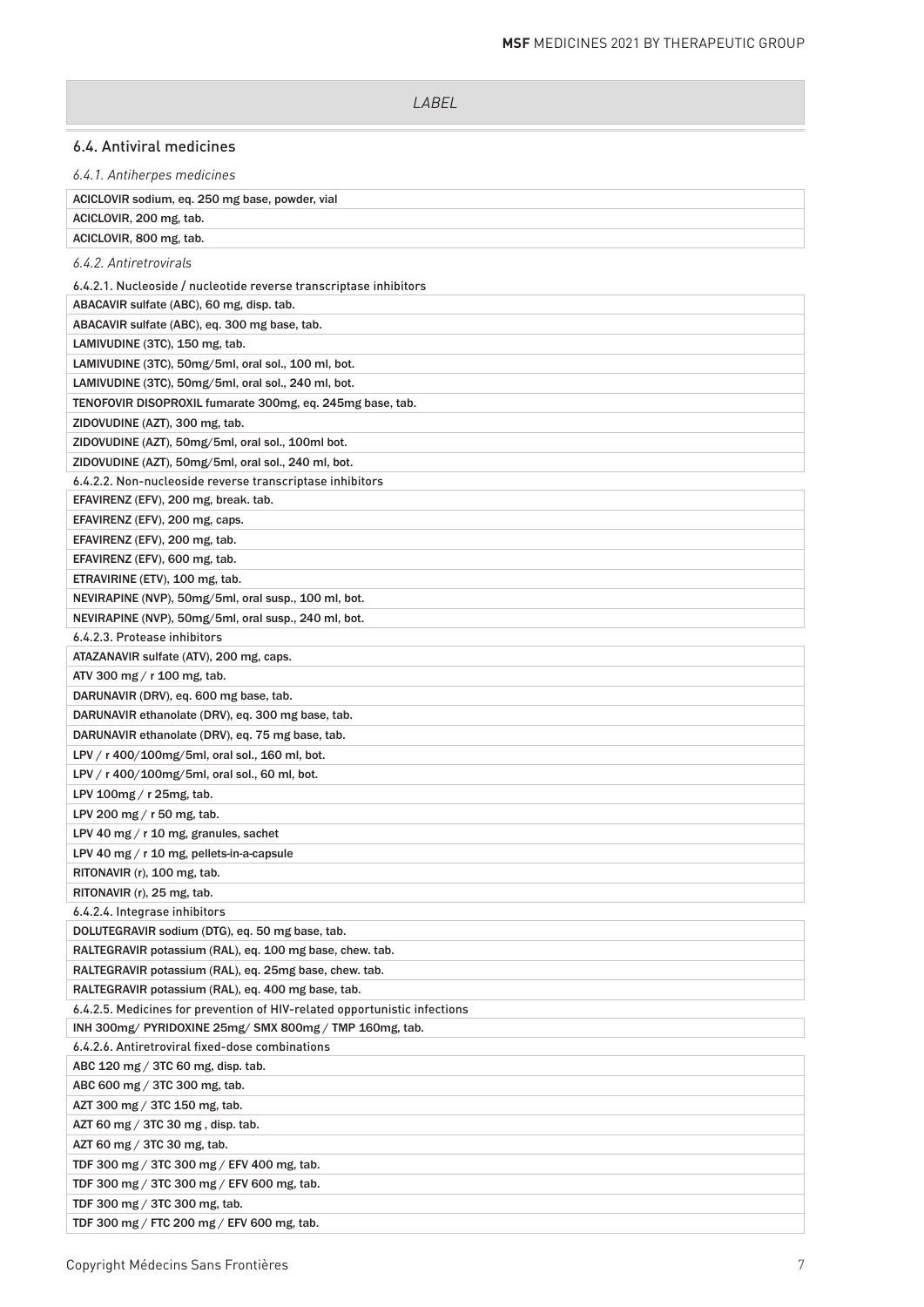| LABEL                                                             |
|-------------------------------------------------------------------|
| TDF 300 mg / FTC 200 mg, tab.                                     |
| TDF 300mg / 3TC 300mg / DTG 50mg, tab.                            |
| TDF 300mg / 3TC 300mg / DTG 50mg, tab., for PEP                   |
| 6.4.3. Other antivirals                                           |
| GANCICLOVIR sodium, eq.500 mg base, powder, vial fr infusion      |
| OSELTAMIVIR phosphate, eq. 75 mg base, caps.                      |
| RIBAVIRIN, 100 mg/ml, 12 ml, amp.                                 |
| RIBAVIRIN, 200 mg, caps.                                          |
| RIBAVIRIN, 200mg/5ml, oral sol., 100 ml, bot.                     |
| RIBAVIRIN, 400 mg, tab.                                           |
| VALGANCICLOVIR hydrochloride, eq. 450 mg base, tab.               |
| 6.4.4. Antihepatitis medicines                                    |
| 6.4.4.1. Medicines for hepatitis B                                |
| 6.4.4.1.1. Nucleoside/Nucleotide reverse transcriptase inhibitors |
| TENOFOVIR DISOPROXIL fumarate 300mg, eq. 245mg base, tab.         |
| 6.4.4.2. Medicines for hepatitis C                                |
| 6.4.4.2.1. Pangenotypic direct-acting antiviral combinations      |
| DACLATASVIR dihydrochloride (DCV), eq. 30 mg base, tab.           |
| DACLATASVIR dihydrochloride (DCV), eq. 60 mg base, tab.           |
| DACLATASVIR dihydrochloride (DCV), eq. 60mg base, break.tab.      |
| SOFOSBUVIR (SOF) 400mg / VELPATASVIR (VEL) 100mg, tab.            |
| SOFOSBUVIR, 400 mg, tab.                                          |
| 6.4.4.2.2. Non-pangenotypic direct-acting antiviral combinations  |
| LEDIPASVIR 90 mg / SOFOSBUVIR 400 mg, tab.                        |
| 6.4.4.2.3. Other antivirals for hepatitis C                       |
| RIBAVIRIN, 200 mg, caps.                                          |
| RIBAVIRIN, 200mg/5ml, oral sol., 100 ml, bot.                     |
| RIBAVIRIN, 400 mg, tab.                                           |
| 6.5. Antiprotozoal medicines                                      |

#### *6.5.1. Antiamoebic and antigiardiasis medicines*

| 0.9.1. Annamoebic and anniqual diasis medicines              |
|--------------------------------------------------------------|
| METRONIDAZOLE benzoate, eq.200mg/5ml base, oral susp., 100ml |
| METRONIDAZOLE, 250 mg, tab.                                  |
| METRONIDAZOLE, 5 mg/ml, 100 ml, flex. bag PVC free           |
| METRONIDAZOLE, 5 mg/ml, 100 ml, semi-rigid bot. PVC free     |
| METRONIDAZOLE, 500 mg, tab.                                  |
| TINIDAZOLE, 500 mg, tab.                                     |
| 6.5.2. Antileishmaniasis medicines                           |
| AMPHOTERICIN B conventional, 50 mg, powder, vial             |
| AMPHOTERICIN B liposomal complex, 50 mg, powder, vial        |
| MEGLUMINE ANTIMONIATE, pentaval. antimony 81 mg/ml, 5ml, amp |
| MILTEFOSINE, 10 mg, caps.                                    |
| MILTEFOSINE, 50 mg, caps.                                    |
| PAROMOMYCIN sulfate, eq. 375 mg/ml base, 2 ml, amp           |
| SODIUM STIBOGLUCONATE, pentaval.antimony 100mg/ml, 30ml vial |
| 6.5.3. Antimalarial medicines                                |
| 6.5.3.1. For curative treatment                              |
| AL 20/120 mg, blister of 6 disp. tab., 5-14 kg               |
| AL 20/120 mg, blister of 12 disp. tab., 15-24 kg             |
| AL 20/120 mg, blister of 18 tab., 25-34 kg                   |
| AL 20/120 mg, blister of 24 tab., >35 kg                     |
| AL 80/480 mg, blister of 6 tab., >35 kg                      |
| ARTESUNATE 60 mg, powder, vial +NaHCO3 5% 1ml +NaCl 0.9% 5ml |

ARTESUNATE, 100mg, rectal caps.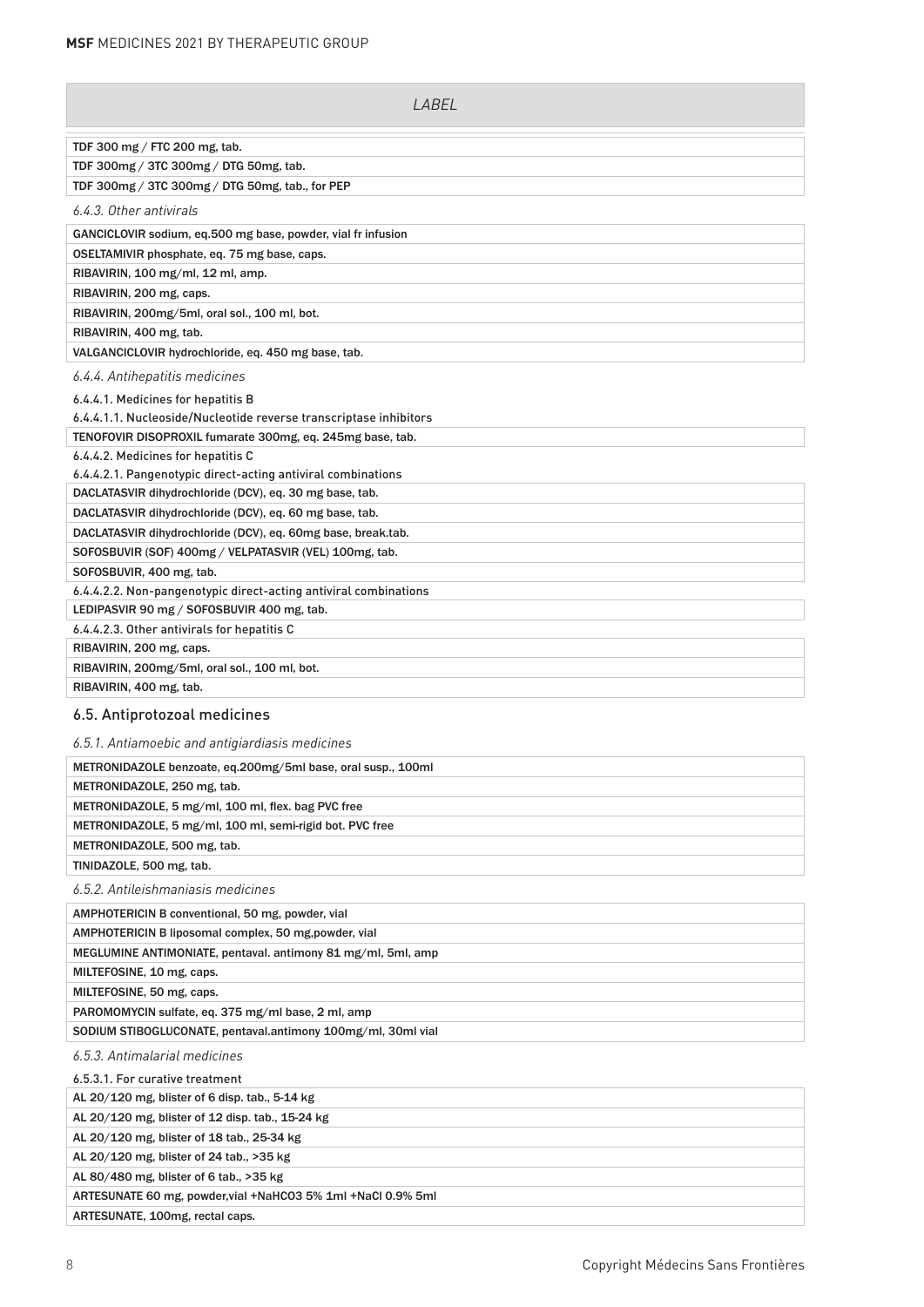| LABEL                                                        |
|--------------------------------------------------------------|
| AS 25 mg / AQ eq. 67.5 mg base, blister of 3 tab, 4.5-8 kg   |
| AS 50 mg / AQ eq. 135 mg base, blister of 3 tab, 9-17 kg     |
| AS 100 mg / AQ eq. 270 mg base, blister of 3 tab, 18-35 kg   |
| AS 100 mg / AQ eq. 270 mg base, blister of 6 tab., >36 kg    |
| CHLOROQUINE, 155 mg base, (250 mg phosphate), tab.           |
| DHA 20 mg / PPQ 160 mg, blister of 3 tab., 5-12 kg           |
| DHA 40 mg / PPQ 320 mg, blister of 3 tab., 13-23 kg          |
| DHA 40 mg / PPQ 320 mg, blister of 6 tab., 24-34 kg          |
| DHA 40 mg / PPQ 320 mg, blister of 9 tab., 35-74 kg          |
| DHA 40 mg / PPQ 320 mg, blister of 12 tab., 75-100 kg        |
| DOXYCYCLINE salt, eq. 100 mg base, tab.                      |
| MEFLOQUINE hydrochloride, eq. 250 mg base, tab.              |
| PRIMAQUINE diphosphate, eq. 15 mg base, tab.                 |
| PRIMAQUINE diphosphate, eq. 7.5 mg base, tab.                |
| QUININE sulfate, 300 mg, tab.                                |
| SULFADOXINE, 500 mg / PYRIMETHAMINE, 25 mg, tab.             |
| 6.5.3.2. For prophylaxis                                     |
| ATOVAQUONE 250mg / PROGUANIL HCI 100mg, tab., >40 kg         |
| ATOVAQUONE 62.5mg/ PROGUANIL HCI 25mg, tab., 11-40kg         |
| DOXYCYCLINE salt, eq. 100 mg base, tab.                      |
| MEFLOQUINE hydrochloride, eq. 250 mg base, tab.              |
| SP 1x250/12.5mg+ AQ 3xeq.75-76.5mg base,cobl.disp.tb,4.5-8kg |
| SP 1x500/25mg + AQ 3x eq.150-153mg base,cobl.disp.tab,9-17kg |
| 6.5.4. Antipneumocystosis and antitoxoplasmosis medicines    |
| COTRIMOXAZOLE, 100 mg / 20 mg, disp. tab.                    |
| COTRIMOXAZOLE, 400 mg / 80 mg, tab.                          |
| COTRIMOXAZOLE, 800 mg $/$ 160 mg, tab.                       |
| COTRIMOXAZOLE, 80mg/16mg/ml, 5 ml for infusion, amp.         |
| DAPSONE, 25 mg, tab.                                         |
| DAPSONE, 50 mg, tab.                                         |
| DAPSONE, 100 mg, break. tab.                                 |
| PENTAMIDINE isetionate, 300 mg, powder, vial                 |
| PYRIMETHAMINE, 25 mg, tab.                                   |
| SULFADIAZINE, 500 mg, tab.                                   |
| 6.5.5. Antitrypanosomal medicines                            |
| 6.5.5.1. African trypanosomiasis                             |
| EFLORNITHINE hydrochloride, eq. 200 mg/ml base, 100 ml, vial |
| FEXINIDAZOLE, 600mg, wallet of 14 tabs., 20-34 kg            |
| FEXINIDAZOLE, 600mg, wallet of 24 tabs., >35 kg              |
| MELARSOPROL, 36 mg/ml, 5 ml, amp.                            |
| NIFURTIMOX, 120 mg, tab.                                     |
| PENTAMIDINE isetionate, 300 mg, powder, vial                 |
| 6.5.5.2. American trypanosomiasis                            |
| BENZNIDAZOLE, 100 mg, tab.                                   |
| NIFURTIMOX, 120 mg, tab.                                     |
| 6.6. Medicines for ectoparasitic infections                  |
| IVERMECTIN, 3 mg, tab.                                       |
| 6.7. Insect repellents                                       |

D.E.E.T., anti-mosquito repellent lotion, 30%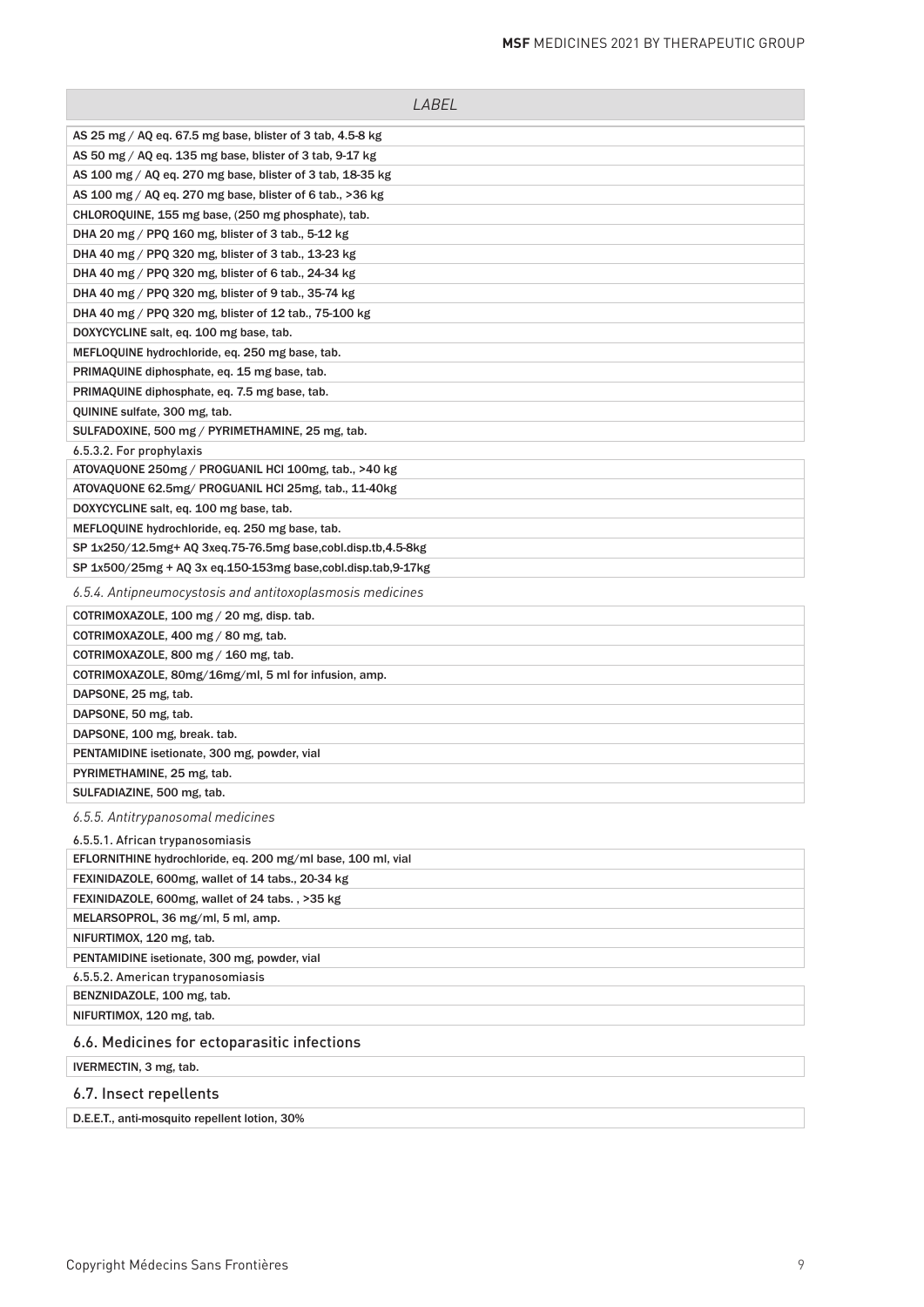### Section 7: Antimigraine medicines

### 7.1. For treatment of acute attack

| ACETYLSALICYLIC acid (aspirin), 300 mg, tab.                   |
|----------------------------------------------------------------|
| ACETYLSALICYLIC acid (aspirin), 500 mg, tab.                   |
| IBUPROFEN, 200 mg, tab.                                        |
| IBUPROFEN, 400 mg, tab.                                        |
| PARACETAMOL (acetaminophen), 120mg/5ml, oral susp., 100ml bot. |
| PARACETAMOL (acetaminophen), 500 mg, tab.                      |

7.2. For prophylaxis

# Section 8: Immunomodulators and antineoplastics

### 8.1. Immunomodulators for non-malignant disease

#### 8.2. Antineoplastics and supportive medicines

### *8.2.1. Cytotoxic medicines*

| BLEOMYCIN sulfate, eq 15.000 IU base, powder, vial        |
|-----------------------------------------------------------|
| DOXORUBICIN HCI, pegylated liposomal, 2 mg/ml, 10 ml vial |
| DOXORUBICIN HCI, pegylated liposomal, 2 mg/ml, 25 ml vial |
| VINCRISTINE sulfate, 1 mg/ml, 1 ml, vial                  |
| VINCRISTINE sulfate, 1 mg/ml, 2 ml, vial                  |
|                                                           |

*8.2.2. Targeted therapies*

- *8.2.3. Immunomodulators*
- *8.2.4. Hormones and antihormones*

*8.2.5. Supportive medicines*

## Section 9: Antiparkinsonism medicines

| BIPERIDEN hydrochloride, 2 mg, tab        |  |
|-------------------------------------------|--|
| LEVODOPA 250 mg / CARBIDOPA 25 mg, tab.   |  |
| TRIHEXYPHENIDYL hydrochloride, 2 mg, tab. |  |
|                                           |  |

# Section 10: Medicines affecting the blood

### 10.1. Antianaemia medicines

| EPOETIN ALFA, 10 000 IU/ml, 1 ml, graduated syringe          |
|--------------------------------------------------------------|
| FERROUS salt eq. 60 mg iron / FOLIC acid 0.4 mg, tab         |
| FERROUS salt, eq. +/- 65 mg iron, tab.                       |
| FERROUS salt, eq. iron 45mg/5ml, syrup, 200ml, bot.          |
| FERROUS salt, eq. iron 45mg/5ml, syrup, 300ml, bot.          |
| FOLIC acid, 5 mg, tab.                                       |
| 10.2. Medicines affecting coagulation                        |
| HEPARIN SODIUM, 5 000 IU/ml, 5ml, amp.                       |
| NADROPARIN calcium, 1900 IU / 0.2 ml, syringe                |
| NADROPARIN calcium, 2850 IU / 0.3 ml, syringe                |
| NADROPARIN calcium, 3800 IU / 0.4 ml, syringe                |
| PHYTOMENADIONE (vitamin K1), 10 mg/ml, 1 ml, amp.            |
| PHYTOMENADIONE (vitamin K1), 10mg/ml (2mg/0.2ml), 0.2ml amp. |
| PROTAMINE sulfate, 10 mg/ml, 5 ml, amp.                      |
| TRANEXAMIC ACID, 100 mg/ml, 5 ml amp.                        |
| TRANEXAMIC ACID, 500 mg tab                                  |
|                                                              |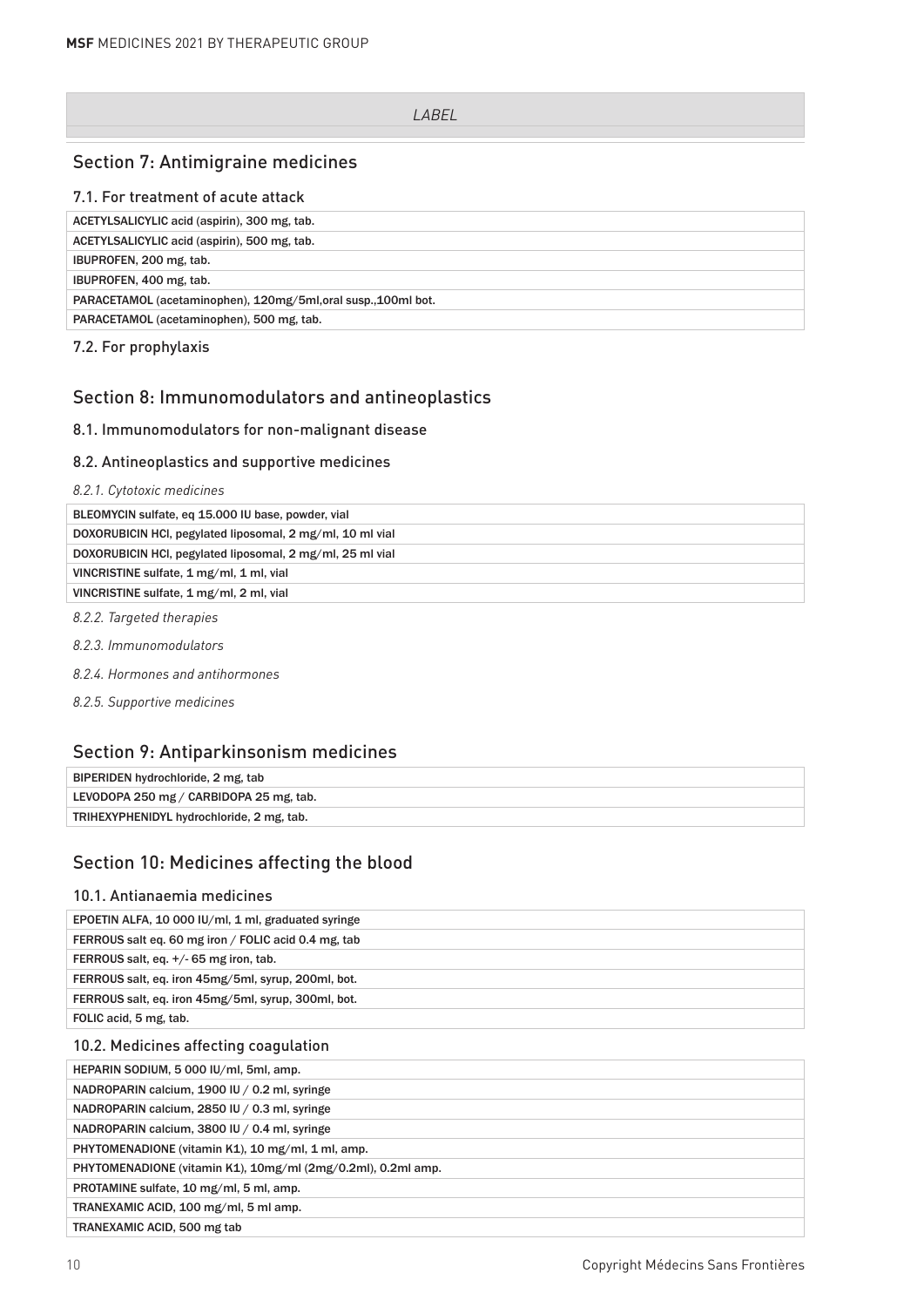### 10.3. Other medicines for haemoglobinopathies

| DEFERASIROX, 125 mg, disp. tab.                              |
|--------------------------------------------------------------|
| DEFERASIROX, 250 mg, disp. tab.                              |
| DEFERASIROX, 500 mg, disp. tab.                              |
| DEFERIPRONE, 500 mg, tab.                                    |
| DEFEROXAMINE (desferrioxamine) mesilate, 500mg, powder, vial |
| HYDROXYCARBAMIDE, 100 mg, tab.                               |
| HYDROXYCARBAMIDE, 500mg, caps.                               |

# Section 11: Blood products of human origin and plasma substitutes

# 11.1. Blood and blood components

### 11.2. Plasma-derived medicines

### *11.2.1. Human immunoglobulins*

| IMMUNOGLOBULIN HUMAN ANTIRABIES, 300IU/ml, 1ml, vial       |
|------------------------------------------------------------|
| IMMUNOGLOBULIN HUMAN ANTIRABIES, 300IU/ml, 5ml, vial       |
| IMMUNOGLOBULIN HUMAN ANTITETANUS, 250 IU/ml, syr.          |
| IMMUNOGLOBULIN HUMAN anti-D, 300ug, powder + diluent, vial |
| IMMUNOGLOBULIN HUMAN anti-D, 300ug, syringe                |
|                                                            |

*11.2.2. Blood coagulation factors*

### 11.3. Plasma substitutes

# Section 12: Cardiovascular medicines

| 12.1. Antianginal medicines                                  |
|--------------------------------------------------------------|
| BISOPROLOL fumarate, 10 mg, break.tab. in 1/4                |
| BISOPROLOL fumarate, 2.5 mg, break. tab.                     |
| GLYCERYL TRINITRATE, 0.5 mg, sublingual tab.                 |
| ISOSORBIDE DINITRATE, 1 mg/ml, 10 ml, amp.                   |
| ISOSORBIDE DINITRATE, 5 mg, sublingual tab.                  |
| VERAPAMIL hydrochloride, 40 mg, tab.                         |
| 12.2. Antiarrhythmic medicines                               |
| AMIODARONE hydrochloride, 50 mg/ml, 3 ml, amp.               |
| BISOPROLOL fumarate, 10 mg, break.tab. in 1/4                |
| BISOPROLOL fumarate, 2.5 mg, break. tab.                     |
| DIGOXIN, 0.25 mg, tab.                                       |
| DIGOXIN, 0.25 mg/ml, 2 ml, amp.                              |
| EPINEPHRINE (adrenaline) tartrate, eq.1mg/ml base,1ml amp IM |
| EPINEPHRINE (adrenaline) tartrate.eq.1 mg/ml base.1ml amp IV |
| NOREPINEPHRINE (noradrenaline) tartrate,eq.1mg/ml base,4ml   |
| VERAPAMIL hydrochloride, 2.5 mg/ml, 2 ml, amp.               |
| VERAPAMIL hydrochloride, 40 mg, tab.                         |
| 12.3. Antihypertensive medicines                             |
| AMLODIPINE, 5 mg, tab.                                       |
| BISOPROLOL fumarate, 10 mg, break.tab. in 1/4                |
| BISOPROLOL fumarate, 2.5 mg, break. tab.                     |
| ENALAPRIL maleate, 20 mg, tab.                               |
| ENALAPRIL maleate, 5 mg, tab.                                |
| HYDRALAZINE hydrochloride, 20 mg, powder, amp.               |
| HYDROCHLOROTHIAZIDE, 12.5mg, tab.                            |
| HYDROCHLOROTHIAZIDE, 25 mg, tab.                             |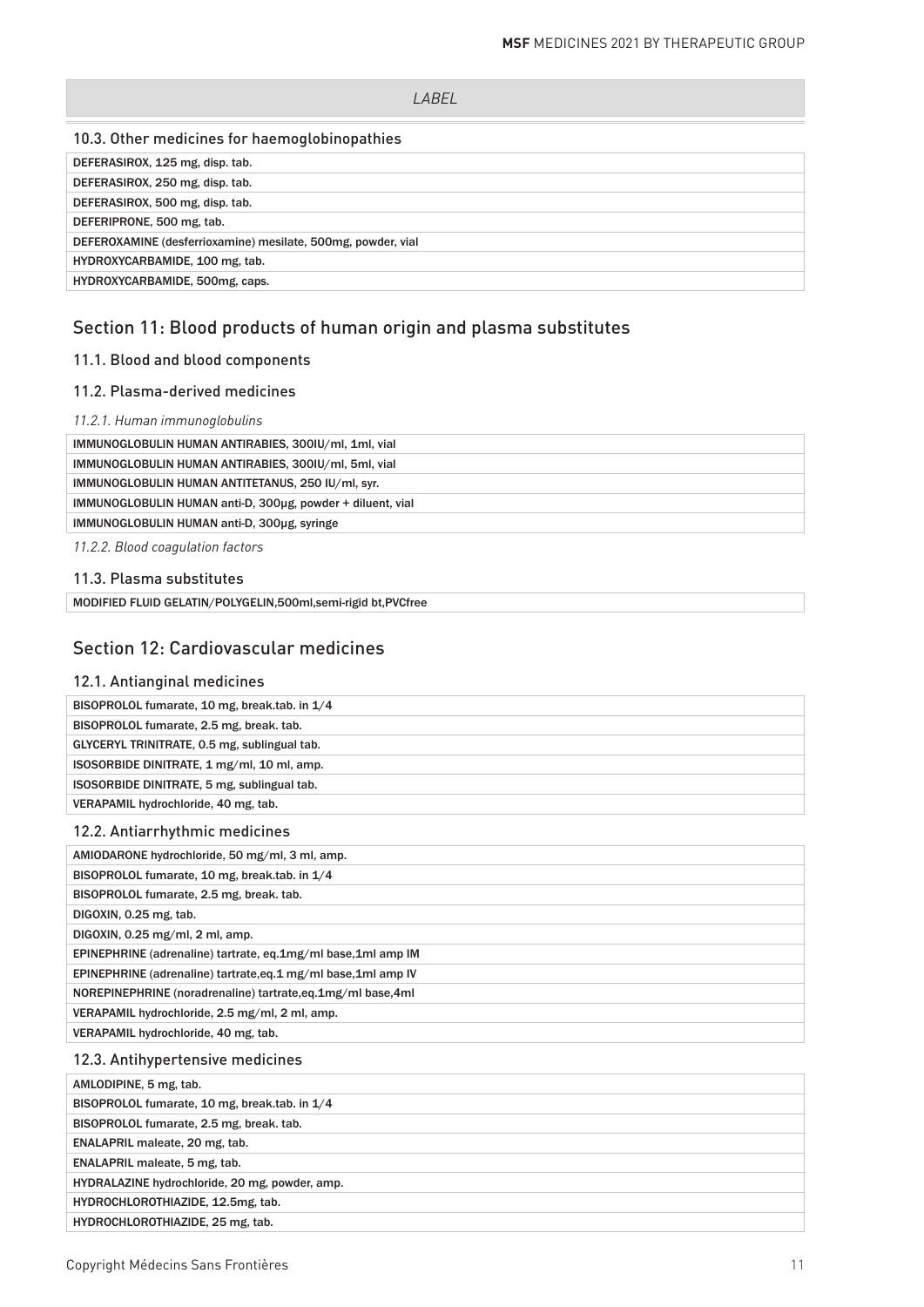| LABEL                                            |
|--------------------------------------------------|
| LABETALOL hydrochloride, 100 mg, tab.            |
| LABETALOL hydrochloride, 200 mg, tab.            |
| LABETALOL hydrochloride, 5 mg/ml, 20 ml amp.     |
| METHYLDOPA, 250 mg, tab.                         |
| NICARDIPINE hydrochloride, 1mg / ml, 10 ml, amp. |
| 12.4. Medicines used in heart failure            |
| BISOPROLOL fumarate, 10 mg, break.tab. in 1/4    |
| BISOPROLOL fumarate, 2.5 mg, break. tab.         |
| CARVEDILOL, 3.125 mg, breakable tab.             |
| CARVEDILOL, 6.25 mg, breakable tab.              |
| DIGOXIN, 0.25 mg, tab.                           |
| DIGOXIN, 0.25 mg/ml, 2 ml, amp.                  |
| DOPAMINE hydrochloride, 40 mg/ml, 5 ml, amp.     |
| ENALAPRIL maleate, 20 mg, tab.                   |
| ENALAPRIL maleate, 5 mg, tab.                    |
| FUROSEMIDE, 10 mg/ml, 2 ml, amp.                 |
| FUROSEMIDE, 20 mg, tab.                          |
| FUROSEMIDE, 40 mg, tab.                          |
| HYDROCHLOROTHIAZIDE, 12.5mg, tab.                |
| HYDROCHLOROTHIAZIDE, 25 mg, tab.                 |

#### 12.5. Antithrombotic medicines

| 12.5.1. Anti-platelet medicines                              |
|--------------------------------------------------------------|
| ACETYLSALICYLIC acid (aspirin), 75 mg, gastro-resistant tab. |
| CLOPIDOGREL 75 mg, tab.                                      |
| 12.5.2. Thrombolytic medicines                               |
| 12.6. Lipid-lowering agents                                  |

| ATORVASTATIN calcium, eq. 10mg base, tab. |
|-------------------------------------------|
| ATORVASTATIN calcium, eq. 20mg base, tab. |
| ATORVASTATIN calcium, eq. 40mg base, tab. |

# Section 13: Dermatological medicines (topical)

| ZINC OXIDE, 10%, ointment, 100 g, tube                           |
|------------------------------------------------------------------|
| 13.1. Antifungal medicines                                       |
| BENZOIC ACID 6% / SALICYLIC ACID 3%, ointment, 40 g, tube        |
| MICONAZOLE nitrate, 2%, cream, 30 g, tube                        |
| 13.2. Anti-infective medicines                                   |
| CHLORHEXIDINE digluconate 0.2%, mouthwash, sol., 300ml, bot.     |
| MUPIROCIN 2%, ointment, 15 g, tube                               |
| SULFADIAZINE SILVER, 1%, cream, sterile, 50 g, tube              |
| SULFADIAZINE SILVER, 1%, cream, sterile, 500 g, jar              |
| 13.3. Anti-inflammatory and antipruritic medicines               |
| ANTIPRURITIC CREAM, after mosquito bites, tube                   |
| CALAMINE, 15%, lotion, 500 ml, bot.                              |
| HYDROCORTISONE (acetate or base), 1%, cream, 15 g, tube          |
| HYDROCORTISONE (acetate or base), 1%, ointment, 15 g, tube       |
| 13.4. Medicines affecting skin differentiation and proliferation |

PODOPHYLLOTOXIN, 0.5%, solution, 3.5ml, + 30 applicator tips

SILVER NITRATE, 40%, pencil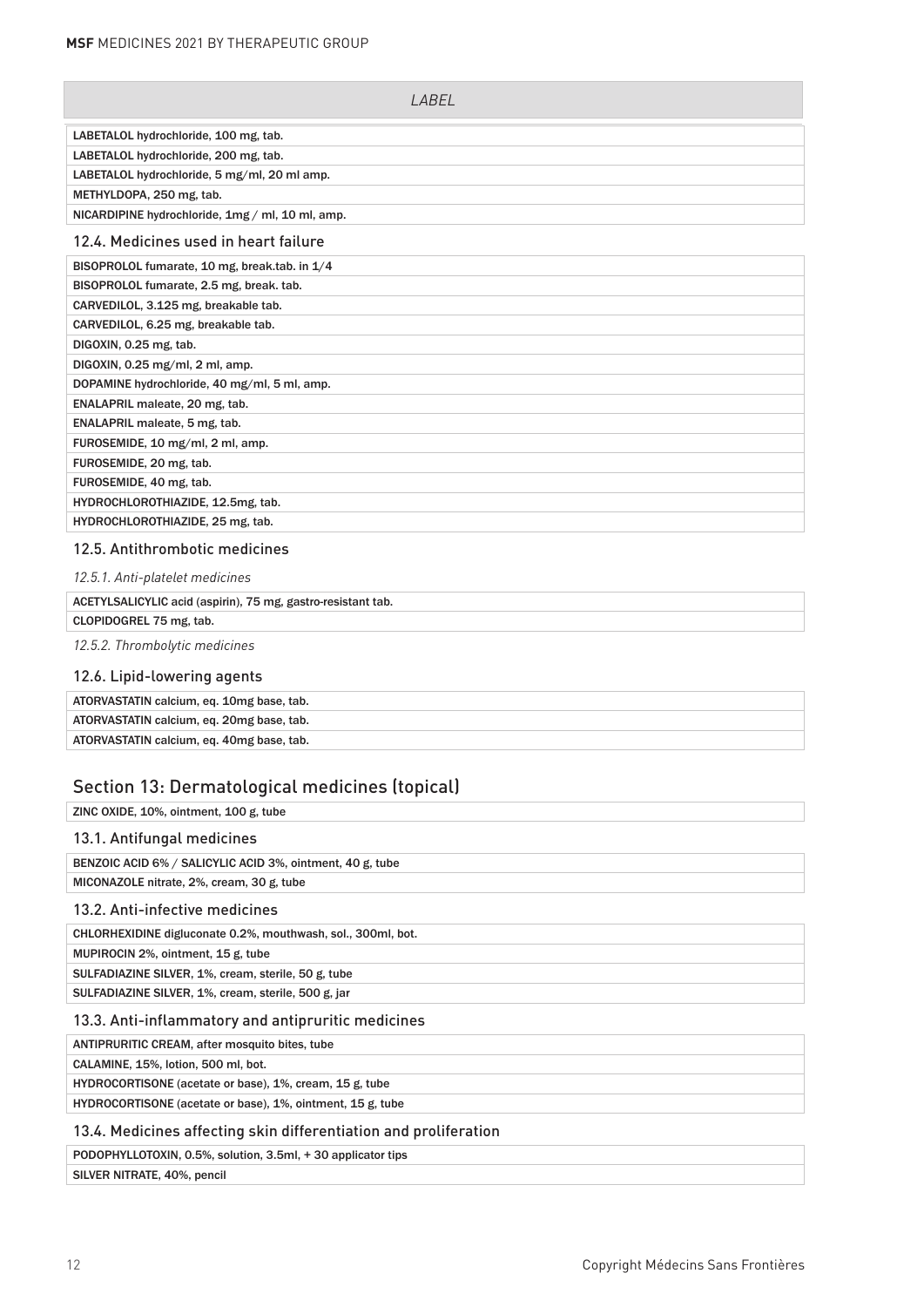| I ARFI                                             |  |
|----------------------------------------------------|--|
|                                                    |  |
| 13.5. Scabicides and pediculicides                 |  |
| BENZYL BENZOATE, 25%, lotion, 1 l, bot.            |  |
| DIMETICONE, 4%, cutaneous solution, 100-160ml bot. |  |
| PERMETHRIN, 1%, lotion, bot.                       |  |
| PERMETHRIN, 5%, cream, tube                        |  |

# Section 14: Diagnostic agents

### 14.1. Ophthalmic medicines

| FLUORESCEIN, 0.5%, eye drops, ster, 0.4 ml, unidose, amp. |
|-----------------------------------------------------------|
| FLUORESCEIN, 2 %, eye drops, sterile, 0.5ml, unidose, amp |
| TROPICAMIDE, 0.5%, eye drops, sterile, unidose, amp.      |
|                                                           |

14.2. Radiocontrast media

# Section 15: Disinfectants and antiseptics

### 15.1. Antiseptics

| CHLORHEXIDINE 2%, 70 % isopropyl alcohol, SWAB                 |
|----------------------------------------------------------------|
| CHLORHEXIDINE 2%, 70% isopropyl alcohol, col.sol., 250ml, bot. |
| CHLORHEXIDINE digluconate 2%, aqueous solution, 100 ml, bot.   |
| CHLORHEXIDINE digluconate 4%, soap, 500 ml, bot.               |
| CHLORHEXIDINE digluconate 5%, solution, 1, bot.                |
| POLYVIDONE IODINE, 10%, solution, 200 ml, dropper bot.         |
| POLYVIDONE IODINE, surgical scrub, 4 %, 125 ml, bot.           |
| POLYVIDONE IODINE, surgical scrub, 7.5 %, 500 ml, bot.         |
|                                                                |

#### 15.2. Disinfectants

| ALCOHOL-BASED HAND RUB, gel, 100 ml, bot.                    |
|--------------------------------------------------------------|
| ALCOHOL-BASED HAND RUB, solution, 500 ml, bot.               |
| CHLORINE, 1 g (NaDCC / dichloroisocyan. sodium 1.67 g), tab. |
| DETERGENT/DISINFECTANT for surfaces, 2 I tin + dosing pump   |
| DISINFECTANT for med. equip., QA combi, 51 tin + dosing pump |
|                                                              |

# Section 16: Diuretics

| FUROSEMIDE, 10 mg/ml, 2 ml, amp.            |
|---------------------------------------------|
| FUROSEMIDE, 20 mg, tab.                     |
| FUROSEMIDE, 40 mg, tab.                     |
| HYDROCHLOROTHIAZIDE, 12.5mg, tab.           |
| HYDROCHLOROTHIAZIDE, 25 mg, tab.            |
| MANNITOL, 20 %, 500 ml, flex. bag, PVC free |
| SPIRONOLACTONE, 25 mg, tab.                 |
|                                             |

# Section 17: Gastrointestinal medicines

HYOSCINE BUTYLBROMIDE (scopolamine butylbromide), 10 mg, tab

| 17.1. Antiulcer medicines                                    |
|--------------------------------------------------------------|
| ALUMINIUM hydroxide 400mg/ MAGNESIUM hydrox. 400mg.chew.tab. |
| CIMETIDINE, 200 mg, effervescent tab.                        |
| OMEPRAZOLE, 10 mg, disp. gastro-resistant tab.               |
| OMEPRAZOLE, 20 mg, gastro-resistant caps.                    |
| OMEPRAZOLE sodium, eq. 40 mg base, powder, vial, fr infusion |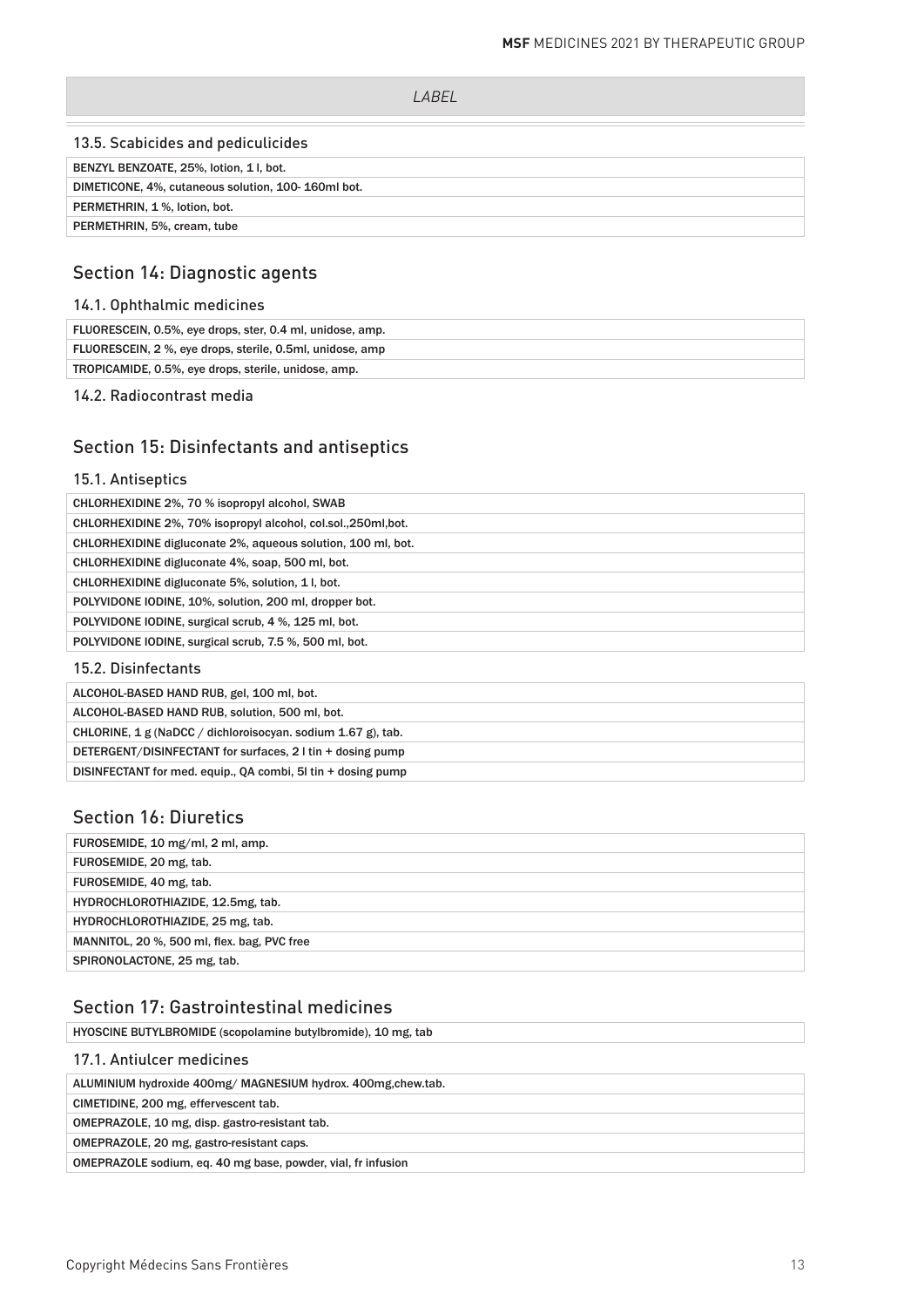| <i>LARFI</i>                                              |
|-----------------------------------------------------------|
| 17.2. Antiemetic medicines                                |
| DEXAMETHASONE phosphate, 4 mg/ml, 1 ml, amp.              |
| METOCLOPRAMIDE hydrochloride anhydrous, 10 mg, tab.       |
| METOCLOPRAMIDE hydrochloride, 5 mg/ml, 2 ml, amp.         |
| ONDANSETRON HCl, eq. 4mg/5ml base, oral sol., 50ml, bot.  |
| ONDANSETRON hydrochloride, eq. 4 mg base, tab.            |
| ONDANSETRON hydrochloride, eq. 8 mg base, tab.            |
| ONDANSETRON hydrochloride, eq. 2mg/ml base, 2 ml, amp.    |
| PROMETHAZINE hydrochloride, eq. 25 mg base, tab.          |
| PROMETHAZINE hydrochloride, eq. 25 mg/ml base, 2 ml, amp. |
| 17.3. Anti-inflammatory medicines                         |
| ANTIHAEMORROID, ointment, 25 g, tube                      |
| 17.4. Laxatives                                           |
| BISACODYL, 5 mg, tab.                                     |
| POLYETHYLENE GLYCOL, powder, sachet                       |
| 17.5. Medicines used in diarrhoea                         |
| 17.5.1. Oral rehydration                                  |
| ORAL REHYDRATION SALTS (ORS) low osmol., sachet 20.5 g/1l |
| RESOMAL, rehydration acute complic. malnut., sach. 84g/2l |
| 17.5.2. Medicines for diarrhoea in children               |
| ZINC sulfate, eq. to 20 mg zinc mineral, dispersible tab. |
| 17.5.3. Antidiarrhoeal (symptomatic) medicines in adults  |
| LOPERAMIDE hydrochloride, 2 mg, caps.                     |
| LOPERAMIDE hydrochloride, 2 mg, tab.                      |
|                                                           |

# Section 18: Medicines for endocrine disorders

### 18.1. Adrenal hormones and synthetic substitutes

- 18.2. Androgens
- 18.3. Estrogens
- 18.4. Progestogens

MEDROXYPROGESTERONE acetate, 10 mg, tab.

#### 18.5. Medicines for diabetes

### *18.5.1. Insulins*

| INSULIN HUMAN, BIPHASIC 30-70 IU/ml, 10ml, vial L      |
|--------------------------------------------------------|
| INSULIN HUMAN, BIPHASIC 30-70 IU/ml, 10ml, vial N      |
| INSULIN HUMAN, BIPHASIC 30-70 IU/ml, 10ml, vial S      |
| INSULIN HUMAN, ISOPHANE (NPH) 100 UI/ml, 10 ml, vial N |
| INSULIN HUMAN, ISOPHANE (NPH) 100 UI/ml, 10 ml, vial S |
| INSULIN HUMAN, RAPID 100 IU/ml, 10 ml, vial N          |
| INSULIN HUMAN, RAPID 100 IU/ml, 10 ml, vial S          |
| 18.5.2. Oral hypoglycaemic agents                      |

GLIBENCLAMIDE, 5 mg, breakable tab.

GLICLAZIDE, 80mg, breakable tab.

METFORMIN hydrochloride, 500 mg, tab.

#### 18.6. Medicines for hypoglycaemia

### 18.7. Thyroid hormones and antithyroid medicines

LEVOTHYROXINE sodium, 0.1 mg, tab.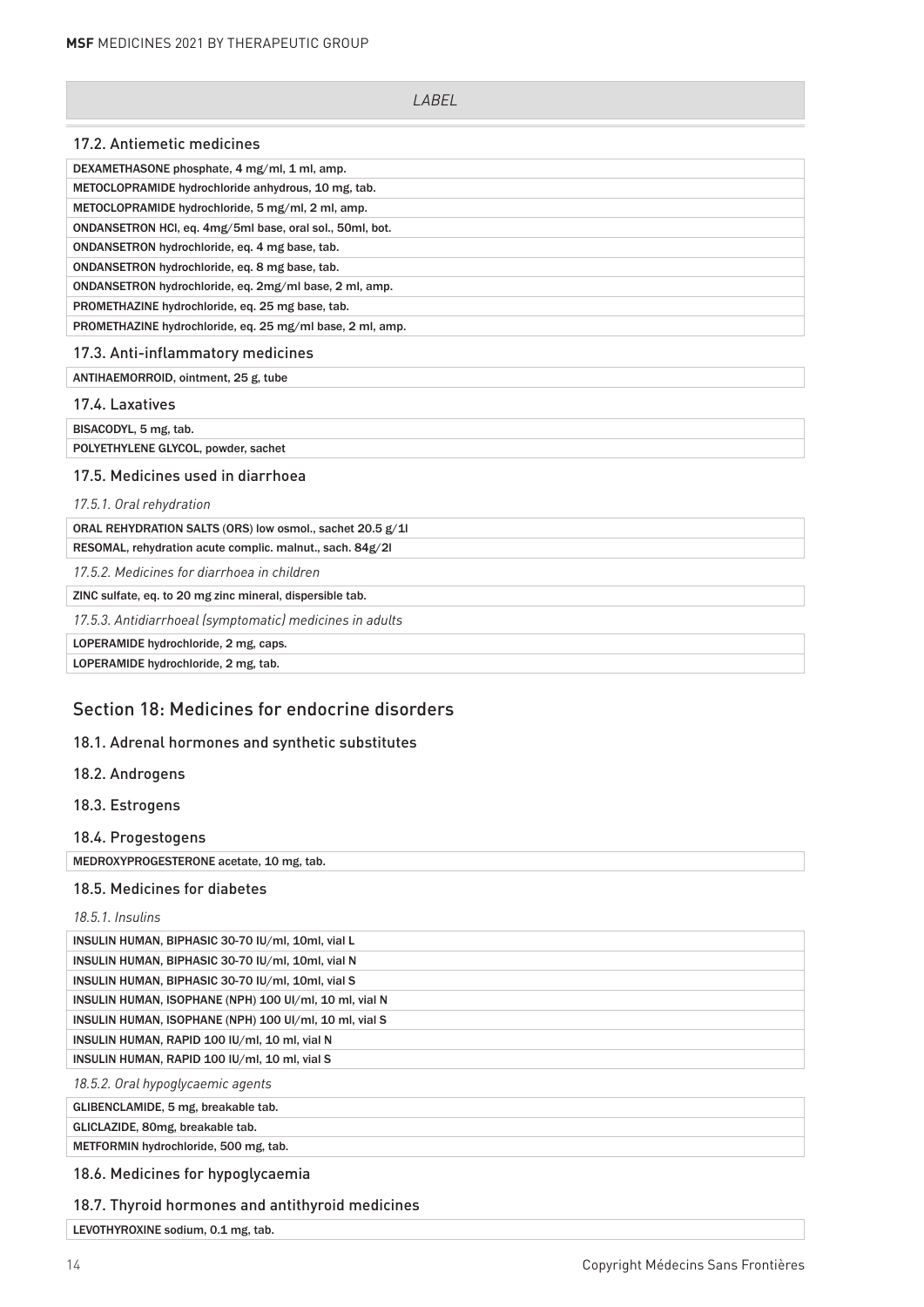# Section 19: Immunologicals

# 19.1. Diagnostic agents

| TUBERCULIN, 5 TU/0.1 ml, multidose, 1 dose, vial. |
|---------------------------------------------------|
| 19.2. Sera and immunoglobulins                    |

#### 19.3. Vaccines

| VACCINE BCG, 1 dose, multidose vial, 0.05 ml/dose               |
|-----------------------------------------------------------------|
| (vaccine BCG) DILUENT, 1 dose, multidose vial                   |
| VACCINE CHOLERA, ORAL, monodose, 1.5 ml, plastic tube           |
| VACCINE CHOLERA, ORAL, monodose, 1.5 ml, vial                   |
| VACCINE DPT / HEPATITIS B / Hib, 1 dose, multidose vial         |
| VACCINE HEPATITIS A, 1 dose, adult, monodose, syringe           |
| VACCINE HEPATITIS B, 1 adult dose, monodose, 1 ml, vial         |
| VACCINE HEPATITIS B, 1 adult dose, multidose vial               |
| VACCINE HEPATITIS B, 1 child dose, monodose, 0.5ml, vial        |
| VACCINE HEPATITIS B, 1 child dose, multidose vial               |
| VACCINE HPV bivalent, monodose, 0.5 ml, vial                    |
| VACCINE HPV quadrivalent, monodose, 0.5 ml, vial                |
| VACCINE JAPANESE ENCEPHALITIS, monodose, 6µg/0.5ml syringe      |
| VACCINE MEASLES, 1 dose, multidose vial                         |
| (vaccine measles) DILUENT, 1 dose, multidose vial               |
| MEASLES/RUBELLA VACCINE, multidose, 1 dose, vial                |
| (MEASLES/RUBELLA VACCINE) Diluent multidose, 1 dose, bottle     |
| VACCINE MENINGITIS CJ A+C+W135+Y, monod.+ dil.0.5ml (Menveo)    |
| VACCINE MENINGOCOCCAL A CONJ. 3-24 months, 1 dose, multid.vial  |
| (vaccine mening. A conj. 3-24m) DILUENT, 1 dose, multidose      |
| VACCINE MENINGOCOCCAL A CONJUGATE, 1-29 years, 1 dose, multid.v |
| (vaccine mening. A conj. 1-29y) DILUENT 1 dose, multidose v.    |
| VACCINE PNEUMOCOCCAL CONJUGATE PCV10, 1 dose, vial, multidose   |
| VACCINE PNEUMOCOCCAL CONJUGATE PCV13, 1 dose, multidose vial    |
| VACCINE PNEUMOCOCCAL CONJUGATE PCV13, 1dose, multid.vial spec   |
| VACCINE PNEUMOCOCCAL CONJUGATE PCV13,1dose, multid.vl noGAVI    |
| VACCINE PNEUMOCOCCAL polysaccharide 23, monodose, 0.5ml, syr.   |
| VACCINE POLIOMYELITIS, BIVALENT ORAL,1 dose, multidose vial     |
| (bivalent oral polio vaccine) DROPPER                           |
| VACCINE POLIOMYELITIS, INACTIVATED, 0.5ml, monodose vial        |
| VACCINE POLIOMYELITIS, INACTIVATED, 1 dose, multidose vial      |
| VACCINE RABIES, CCV, cell culture, monodose, syringe            |
| VACCINE RABIES, CCV, cell culture, monodose, vial               |
| (vaccine rabies, CCV) DILUENT, monodose amp.                    |
| VACCINE RABIES, CCV, cell culture, monodose, vial + diluent     |
| VACCINE ROTAVIRUS, ORAL (Rotarix), monodose, 1,5ml, tube        |
| VACCINE TT (tetanus), 1 dose, multidose vial                    |
| VACCINE TYPHOID CONJUGATE, 1dose, multidose vial                |
| VACCINE TYPHOID polysaccharide 25µg, monodosis, 0.5ml, syringe  |
| VACCINE TYPHOID, "Typhim Vi", 1 dose, multidose vial            |
| VACCINE Td (tetanus/diphtheria booster)1 dose, multidose vial   |
| VACCINE YELLOW FEVER, 1 dose, multidose vial                    |
| (vaccine yellow fever) DILUENT, 1 dose, multidose vial          |
| VACCINE YELLOW FEVER, monodose amp. + syr. solvent 0.5 ml       |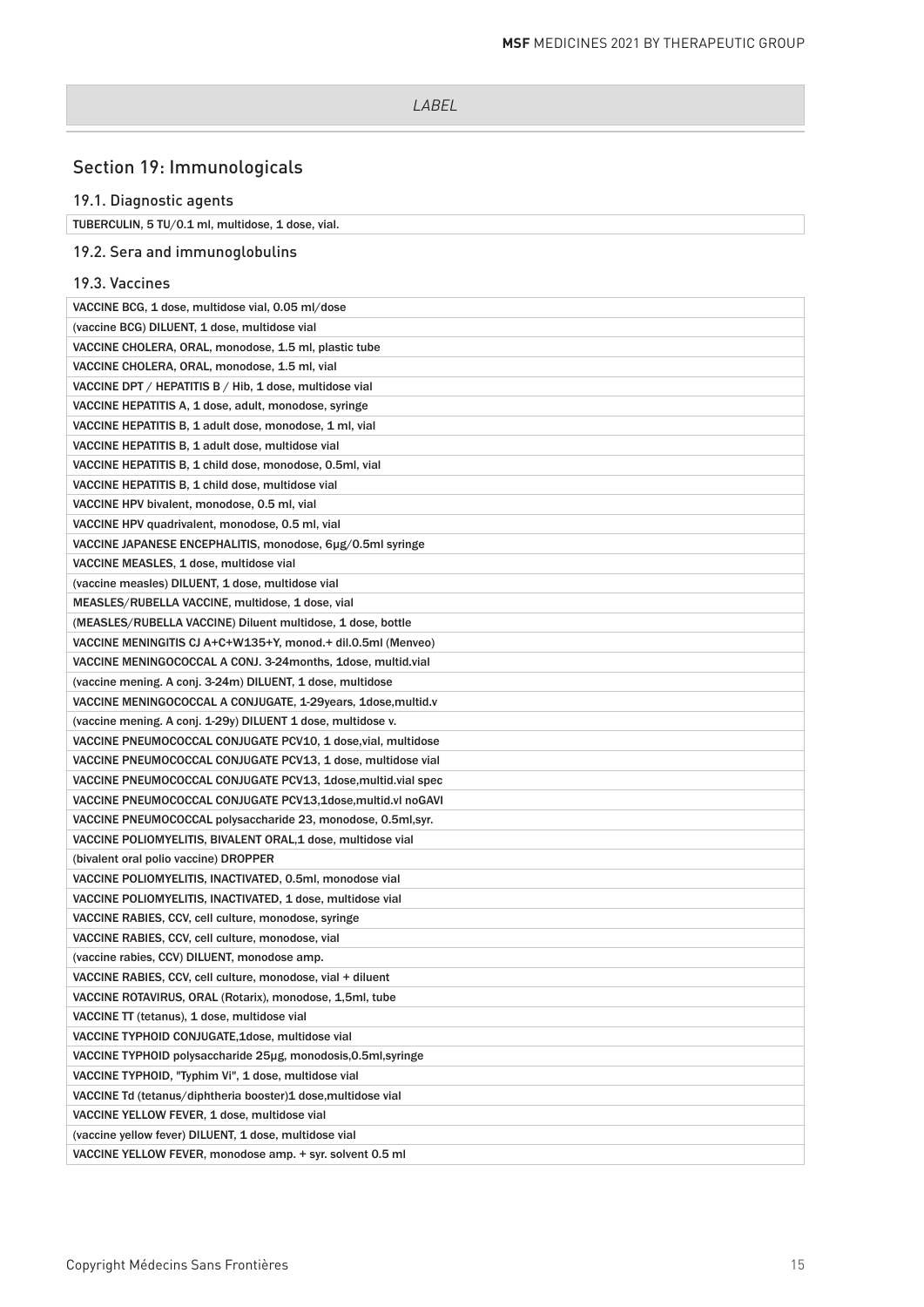# Section 20: Muscle relaxants and cholinesterase inhibitors

| ATRACURIUM besilate, 10 mg/ml, 2.5 ml, amp.      |
|--------------------------------------------------|
| NEOSTIGMINE methylsulfate, 2.5 mg/ml, 1 ml, amp. |
| SUXAMETHONIUM chloride, 50 mg/ml, 2 ml, amp.     |
| VECURONIUM bromide, 10 mg, powder, vial          |

# Section 21: Ophthalmological preparations

### 21.1. Anti-infective agents

| ACICLOVIR, 3%, eye ointment, sterile, 4.5 g, tube            |
|--------------------------------------------------------------|
| CHLORAMPHENICOL, 0.5%, eye drops, sterile, 10 ml, bot.       |
| DEXAMETHASONE 5 mg / NEOMYCINE 17500 IU, eye drops, 5ml, bot |
| DEXAMETHASONE 5 mg / TOBRAMYCIN 15 mg, eye drops, 5 ml, bot  |
| TETRACYCLINE hydrochloride, 1%, eye ointment, ster, 5g, tube |
| 21.2. Anti-inflammatory agents                               |
| DEXAMETHASONE 5 mg / NEOMYCINE 17500 IU, eye drops, 5ml, bot |
| DEXAMETHASONE 5 mg / TOBRAMYCIN 15 mg, eye drops, 5 ml, bot  |
| 21.3. Local anaesthetics                                     |
| OXYBUPROCAINE, 0.4 %, eye drops, ster, 0.5 ml, unidose, amp. |
| 21.4. Miotics and antiglaucoma medicines                     |
| ACETAZOLAMIDE, 250 mg, tab.                                  |
| PILOCARPINE hydrochloride, 2%, eye drops, sterile, 10ml, bot |
| 21.5. Mydriatics                                             |
|                                                              |

21.6. Anti vascular endothelial growth factor (VEGF)

# Section 22: Medicines for reproductive health and perinatal care

### 22.1. Contraceptives

| 22.1.1. Oral hormonal contraceptives                         |
|--------------------------------------------------------------|
| DESOGESTREL 0.075 mg, blister of 28 tab.                     |
| ETHINYLESTR. 0.03 mg / LEVONORGESTREL 0.15 mg, blister 28tab |
| LEVONORGESTREL, 0.03 mg, blister of 35 tab.                  |
| LEVONORGESTREL, 1.5 mg, tab.                                 |
| ULIPRISTAL acetate, 30 mg, tab.                              |
| 22.1.2. Injectable hormonal contraceptives                   |
| MEDROXYPROGESTERONE acetate, 150 mg, 1 ml, syringe           |
| MEDROXYPROGESTERONE acetate, 150 mg, 1 ml, vial              |
| 22.1.3. Intrauterine devices                                 |
| INTRA UTERINE DEVICE, (I.U.D.), copper, TCU 380 A            |
| INTRA UTERINE DEVICE, LEVONORGESTREL, 52mg (LNG-IUD 52)      |
| 22.1.4. Barrier methods                                      |
| CONDOM, lubricated + RESERVOIR, s.u.                         |
| FEMALE CONDOM, lubricated, 170 mm, s.u.                      |
| 22.1.5. Implantable contraceptives                           |
| ETONOGESTREL implant 1 x 68 mg, with applicator s.u.         |
| LEVONORGESTREL implant 2 x 75 mg (Jadelle) + trocar          |
|                                                              |

*22.1.6. Intravaginal contraceptives*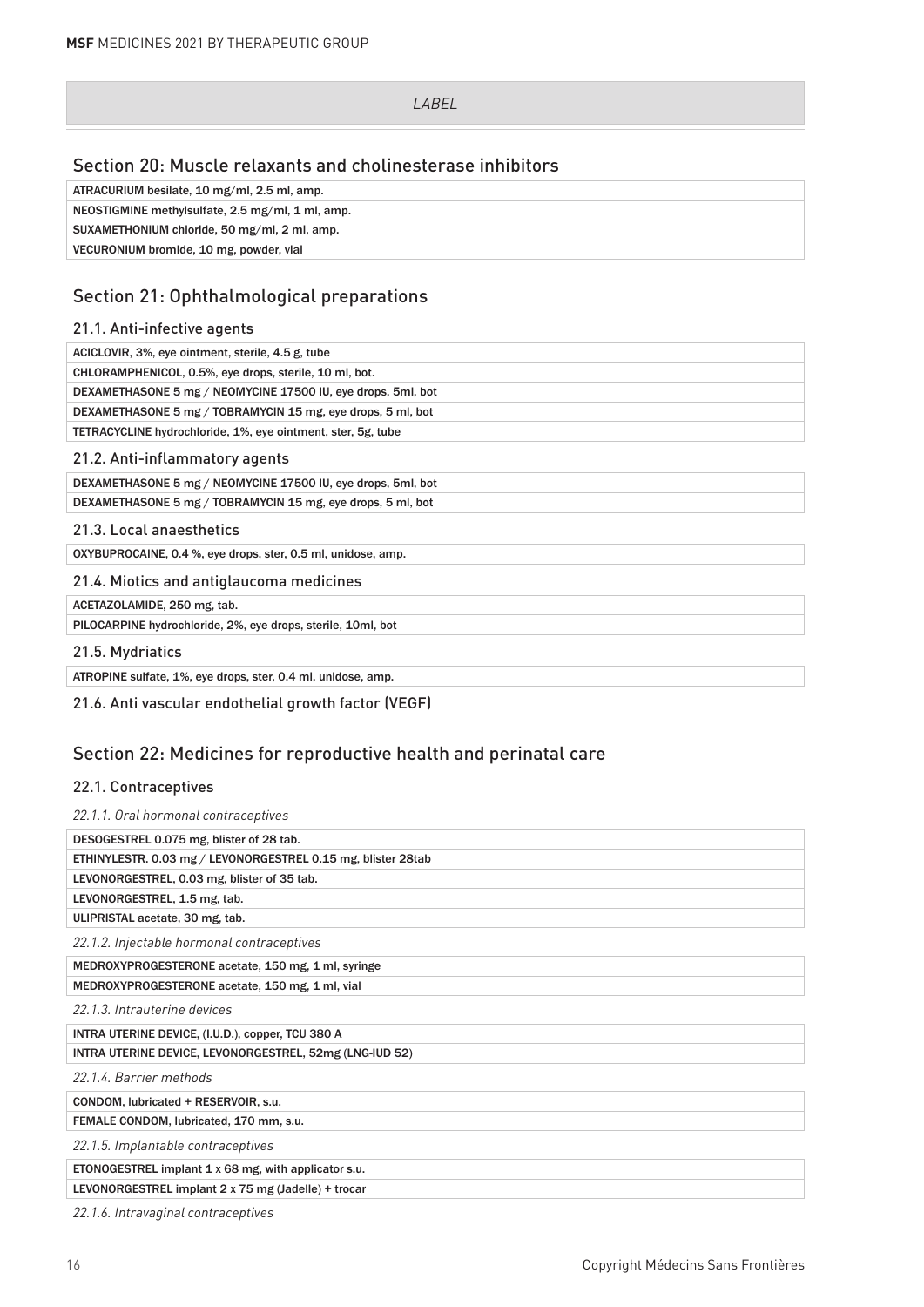#### 22.2. Ovulation inducers

| 22.3. Uterotonics                                            |
|--------------------------------------------------------------|
| METHYLERGOMETRINE maleate, 0.2 mg/ml, 1 ml, amp.             |
| MIFEPRISTONE, 200 mg, tab.                                   |
| MISOPROSTOL, 200 µg, tab.                                    |
| MISOPROSTOL, 25 µg, tab.                                     |
| OXYTOCIN, 10 IU/ml, 1 ml, amp.                               |
| 22.4. Antioxytocics (tocolytics)                             |
| NIFEDIPINE, 10 mg, immediate release tab.                    |
| 22.5. Other medicines administered to the mother             |
| CABERGOLINE, 0.5 mg, break. tab.                             |
| DEXAMETHASONE phosphate, 4 mg/ml, 1 ml, amp.                 |
| TRANEXAMIC ACID, 100 mg/ml, 5 ml amp.                        |
| 22.6. Medicines administered to the neonate                  |
| CAFFEINE CITRATE, 10mg/ml, eq. 5 mg caffeine base, 1ml, amp. |
| CAFFEINE CITRATE, 20mg/ml eq. 10 mg caffeine base, 1ml, amp. |
| CHLORHEXIDINE digluconate 7.1%, gel, 20g tube                |
| CHLORHEXIDINE digluconate 7.1%, gel, 3g sachet               |

# Section 23: Perintoneal dialysis solution

# Section 24: Medicines for mental and behavioural disorders

### 24.1. Medicines used in psychotic disorders

| CHLORPROMAZINE hydrochloride, eq. 100mg base, tab.           |
|--------------------------------------------------------------|
| CHLORPROMAZINE hydrochloride, eq. 25mg base, tab.            |
| FLUPHENAZINE decanoate, 25mg/ml, 1ml, amp.                   |
| HALOPERIDOL 0.5mg, tab.                                      |
| HALOPERIDOL decanoate, 50mg/ml, 1ml, amp.                    |
| HALOPERIDOL, 2 mg/ml, oral sol., 100ml, bot.w/measuring dev. |
| HALOPERIDOL, 5 mg, tab.                                      |
| HALOPERIDOL, 5 mg/ml, 1 ml, amp.                             |
| OLANZAPINE, 2.5 mg, tab.                                     |
| OLANZAPINE, 5 mg, tab.                                       |
| OLANZAPINE, 10 mg, tab.                                      |
| RISPERIDONE, 1 mg, tab.                                      |
| RISPERIDONE, 2 mg, tab.                                      |

# 24.2. Medicines used in mood disorders

| 24.2.1. Medicines used in depressive disorders  |
|-------------------------------------------------|
| AMITRIPTYLINE hydrochloride, 25 mg, tab.        |
| FLUOXETINE hydrochloride, eq. 20 mg base, caps. |
| PAROXETINE, 20 mg, breakable tab.               |
| SERTRALINE hydrochloride, eq. 50mg base, tab.   |
| SERTRALINE hydrochloride, eq. 100mg base, tab.  |
| 24.2.2. Medicines used in bipolar disorders     |
| CARBAMAZEPINE, 200 mg, tab.                     |
| VALPROATE SODIUM, 200 mg, gastro-resistant tab. |
| VALPROATE SODIUM, 200mg/5ml, 300 ml, bot.       |
| VALPROATE SODIUM, 500 mg, gastro-resistant tab. |
|                                                 |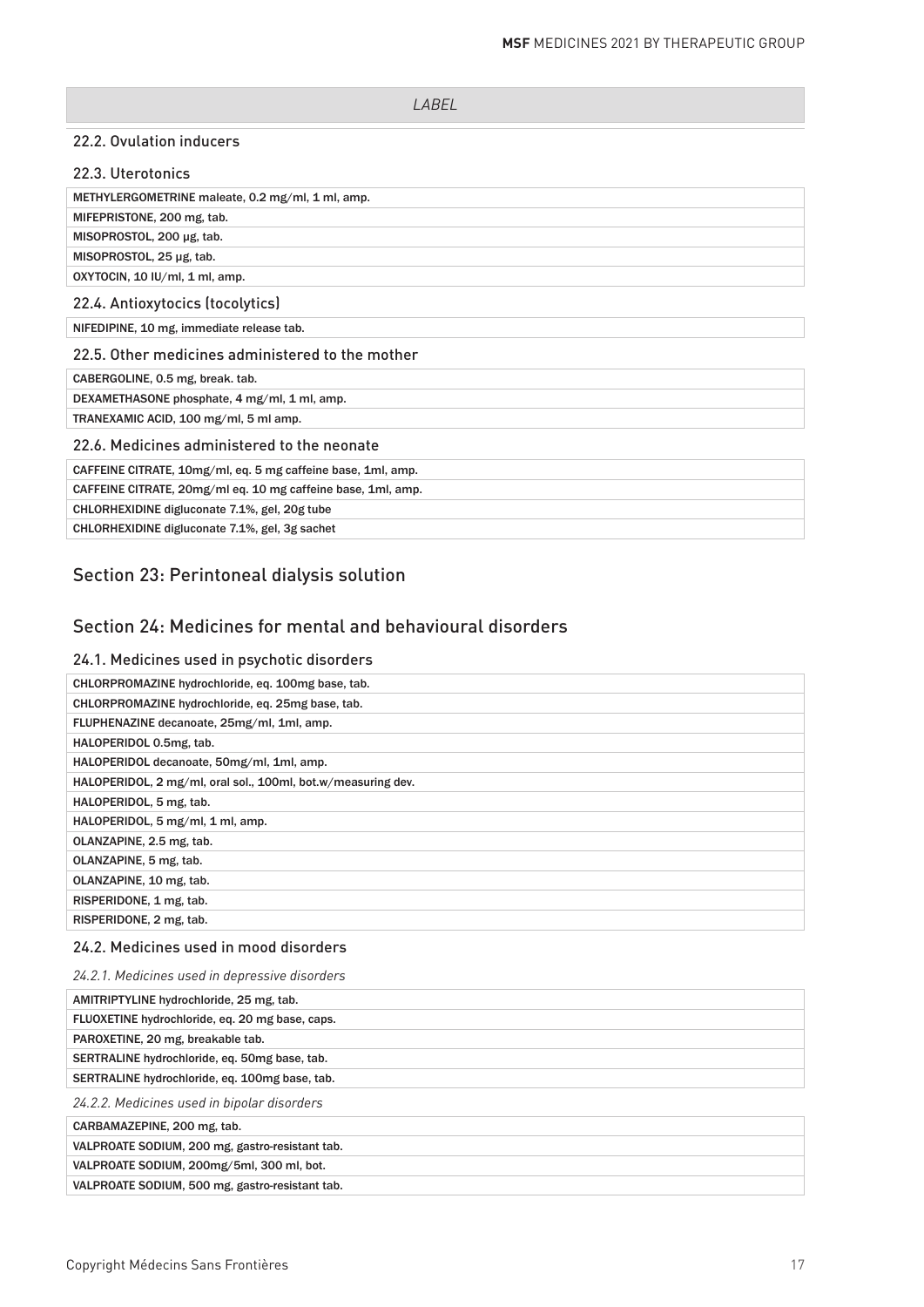#### 24.3. Medicines for anxiety disorders

DIAZEPAM, 2 mg, tab.

DIAZEPAM, 5 mg, tab.

HYDROXYZINE dihydrochloride, 25 mg, tab.

#### 24.4. Medicines used for obsessive compulsive disorders

24.5. Medicines for disorders due to psychoactive substance use

# Section 25: Medicines acting on the respiratory tract

### 25.1. Antiasthmatic and medicines for chronic obstructive pulmonary disease

| BECLOMETASONE dipropionate, 0.05mg/puff, 200 puffs, aerosol  |
|--------------------------------------------------------------|
| BECLOMETASONE dipropionate, 0.10mg/puff, 200 puffs, aerosol  |
| EPINEPHRINE (adrenaline) tartrate, eq.1mg/ml base,1ml amp IM |
| EPINEPHRINE (adrenaline) tartrate.eq.1 mg/ml base.1ml amp IV |
| IPRATROPIUM bromide, 0.250mg/ml, 1ml, sol. for nebuliser     |
| IPRATROPIUM bromide, 0.250mg/ml, 2ml, sol. for nebuliser     |
| NOREPINEPHRINE (noradrenaline) tartrate.eq.1mg/ml base.4ml   |
| SALBUTAMOL sulfate, eq.0.1mg base/puff, 200 puffs, aerosol   |
| SALBUTAMOL, solution for nebulizer, 2 mg/ml, 2.5ml monodose  |
| SODIUM chloride 6%, for nebulizer, 4 ml, vial                |

# Section 26: Solutions correcting water, electrolyte and acid-base disturbances

### 26.1. Oral

| ORAL REHYDRATION SALTS (ORS) low osmol., sachet 20.5 g/1        |
|-----------------------------------------------------------------|
| POTASSIUM chloride, 600mg (8mEq), prolonged-release tab.        |
| POTASSIUM chloride, 7.5% w/v, 1mmol K/ml, oral sol., 500ml, bot |
| RESOMAL, rehydration acute complic. malnut., sach. 84g/2l       |
| $0/0$ Dependent                                                 |

# 26.2. Parenteral

| DEXTROSE (GLUCOSE), 10%, 250 ml, flex. bag, PVC free         |
|--------------------------------------------------------------|
| DEXTROSE (GLUCOSE), 10%, 500 ml, flex. bag, PVC free         |
| DEXTROSE (GLUCOSE), 5%, 500 ml, flex. bag, PVC free          |
| DEXTROSE (GLUCOSE), 5%, 1 I, flex. bag, PVC free             |
| DEXTROSE 10%/ SODIUM CHLORIDE 0.18%, 500ml, SR bot. PVC free |
| DEXTROSE 5%/ RINGER LACTATE, 500ml, flex. bag, PVC free      |
| GLUCOSE hypertonic, 10%, 10 ml, amp                          |
| GLUCOSE hypertonic, 50%, 50 ml, vial                         |
| POTASSIUM chloride, 100 mg/ml, 10 ml, amp.                   |
| RINGER lactate, 1 l, flex. bag, PVC free                     |
| RINGER lactate, 500 ml, flex. bag, PVC free                  |
| SODIUM BICARBONATE, 8.4%, 1 mEq/ml, 20 ml, amp.              |
| SODIUM chloride, 0.9%, 5 ml, plastic amp.                    |
| SODIUM chloride, 0.9%, 10 ml, plastic amp.                   |
| SODIUM chloride, 0.9%, 100 ml, flex. bag, PVC free           |
| SODIUM chloride, 0.9%, 250 ml, flex. bag, PVC free           |
| SODIUM chloride, 0.9%, 500 ml, flex. bag, PVC free           |
| SODIUM chloride, 0.9%, 1 l, flex. bag, PVC free              |
| SODIUM chloride, 3%, 500 ml, semi-rigid bot., PVC free       |
| 26.3. Miscellaneous                                          |

WATER FOR INJECTION, 100 ml, flex.bag, PVC free WATER FOR INJECTION, 250 ml, flex.bag, PVC free WATER for injection, 10 ml, plastic amp.